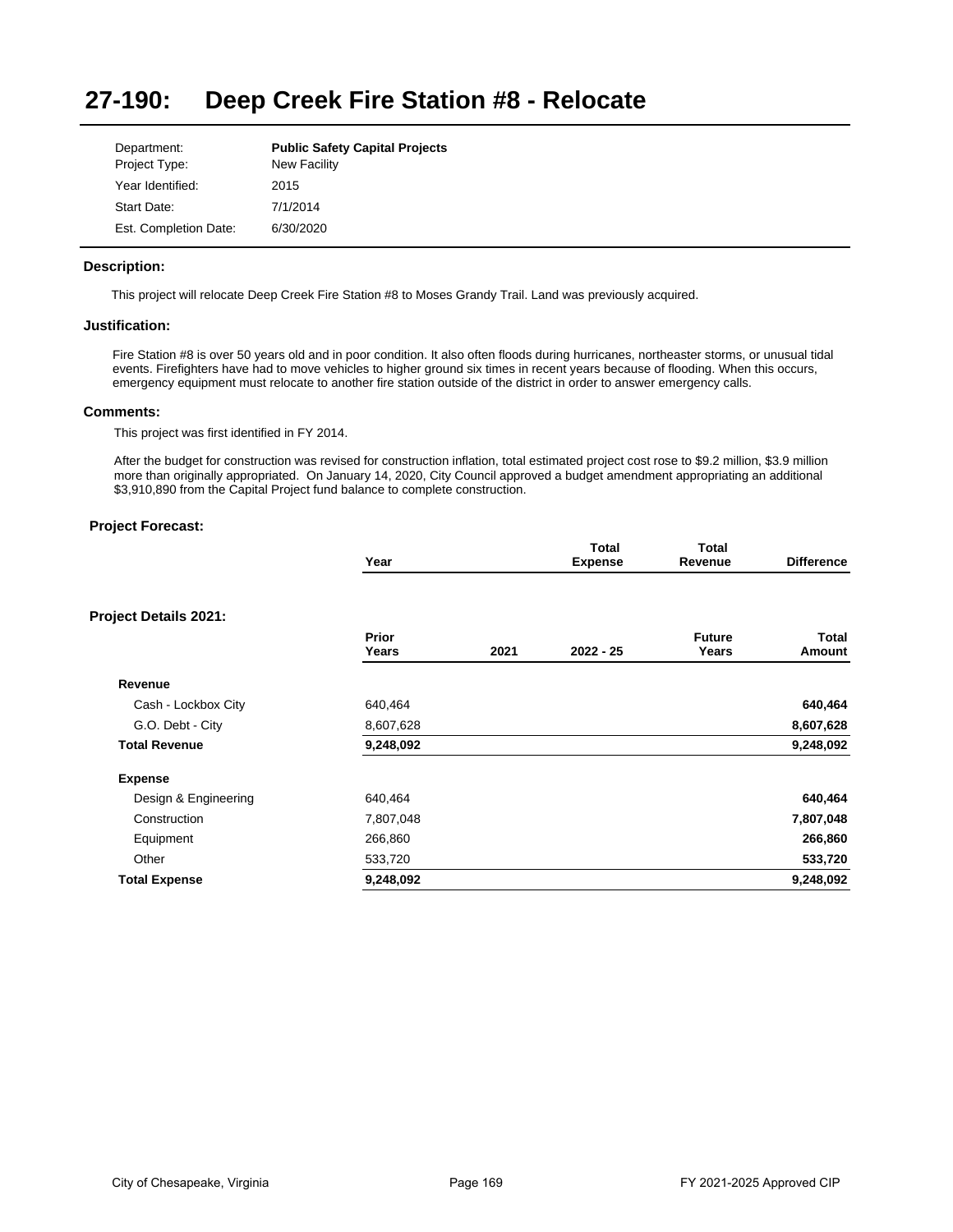#### **28-190: Dock Landing Fire Station #11 - Replace**

| Department:           | <b>Public Safety Capital Projects</b> |
|-----------------------|---------------------------------------|
| Project Type:         | <b>New Facility</b>                   |
| Year Identified:      | 2015                                  |
| Start Date:           | 7/1/2014                              |
| Est. Completion Date: | 7/30/2024                             |

## **Description:**

This project will relocate and construct a new Dock Landing Fire Station at a location that can accommodate a modern fire station and better meet the current and future needs of this growing area.

## **Justification:**

The current building is over 50 years old, is in poor condition, and needs replacement. A new design is needed to accommodate gender separation and to comfortably expand the number of firefighters assigned each day. The current design also allows diesel exhaust in the living areas of the building, which creates an unsafe environment for firefighters. The initial plan was to rebuild on the existing parcel, but a better suited location for construction was identified (approved by City Council on Feb. 13, 2018).

## **Comments:**

Sept. 18, 2018 - City Council amended the project to add \$320,000 to purchase on Joliff Road. Feb. 13, 2018 - City Council amended the project to add \$330,000 for land acquisition to relocate the station This project was first identified in FY 2014. Design is expected to start in FY 2021, and construction is expected to start in FY 2022.

|                              | Year           |         | <b>Total</b><br><b>Expense</b> | <b>Total</b><br>Revenue | <b>Difference</b>      |
|------------------------------|----------------|---------|--------------------------------|-------------------------|------------------------|
|                              | 2021           |         | 640,500                        | 640,500                 | 0                      |
|                              | 2022           |         | 6,211,000                      | 6,211,000               | 0                      |
|                              |                |         | 6,851,500                      | 6,851,500               | $\mathbf{0}$           |
| <b>Project Details 2021:</b> |                |         |                                |                         |                        |
|                              | Prior<br>Years | 2021    | 2022 - 25                      | <b>Future</b><br>Years  | <b>Total</b><br>Amount |
| Revenue                      |                |         |                                |                         |                        |
| Fund Balance - General Fund  | 650,000        |         |                                |                         | 650,000                |
| G.O. Debt - City             |                | 640,500 | 6,211,000                      |                         | 6,851,500              |
| <b>Total Revenue</b>         | 650,000        | 640,500 | 6,211,000                      |                         | 7,501,500              |
| <b>Expense</b>               |                |         |                                |                         |                        |
| Design & Engineering         |                | 640,500 |                                |                         | 640,500                |
| Construction                 |                |         | 4,870,200                      |                         | 4,870,200              |
| Land Acquisition             | 650,000        |         |                                |                         | 650,000                |
| Equipment                    |                |         | 293,600                        |                         | 293,600                |
| Other                        |                |         | 1,047,200                      |                         | 1,047,200              |
| <b>Total Expense</b>         | 650,000        | 640,500 | 6,211,000                      |                         | 7,501,500              |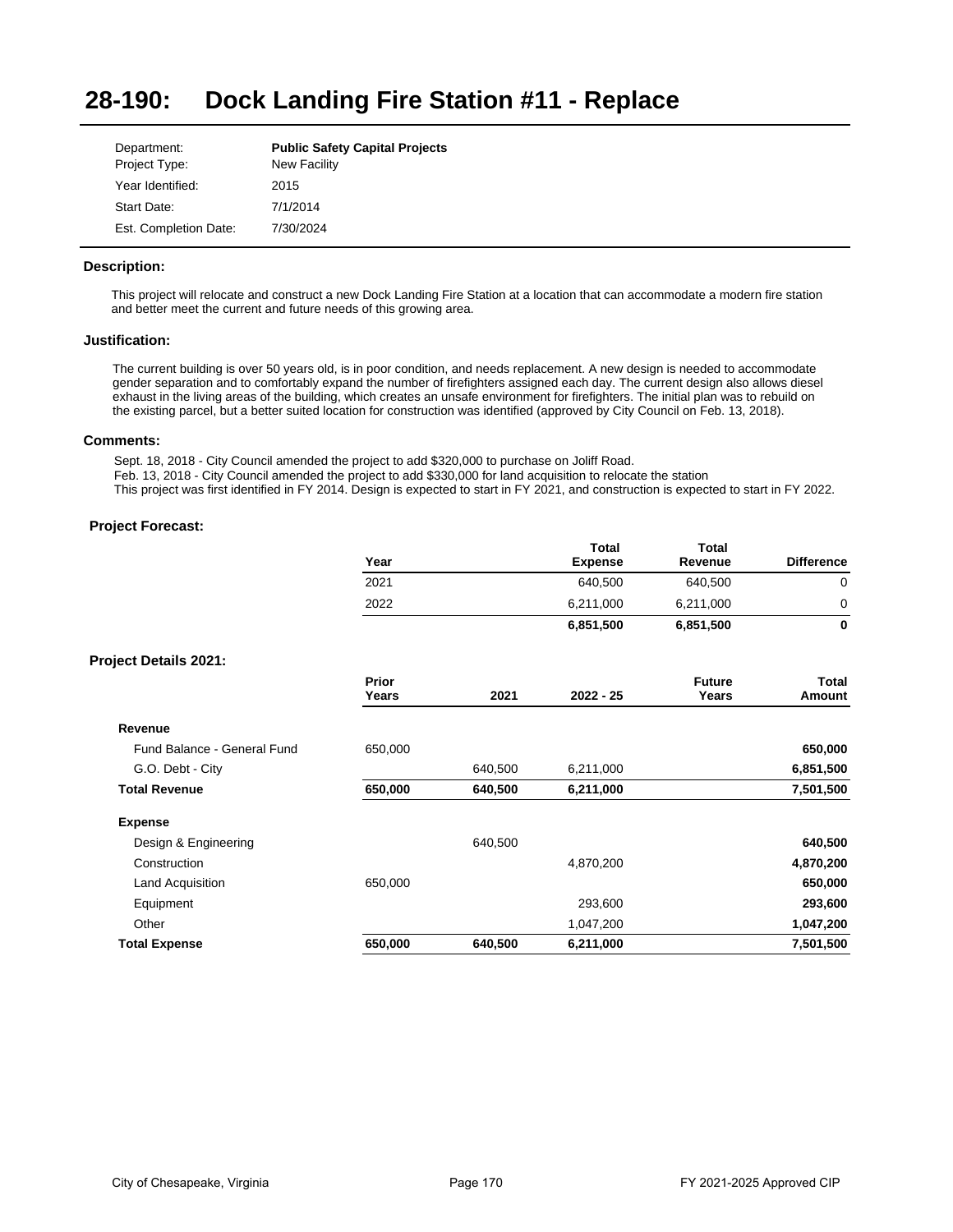### **80-250: Emergency Power Supply - Shelters**

| Department:           | <b>Public Safety Capital Projects</b> |
|-----------------------|---------------------------------------|
| Project Type:         | Equipment                             |
| Year Identified:      | 2020                                  |
| Start Date:           | 7/1/2020                              |
| Est. Completion Date: | 6/30/2023                             |

## **Description:**

This project will install emergency generators at three community centers. This will allow existing community centers to be used as shelters in order to lessen disruption at schools.

## **Comments:**

Three generators will be installed over three years (2021-2023). The funding for this project is via a federal grant.

|                              | Year           |         | Total<br><b>Expense</b> | Total<br>Revenue       | <b>Difference</b>      |
|------------------------------|----------------|---------|-------------------------|------------------------|------------------------|
|                              | 2021           |         | 170,000                 | 170,000                | $\mathbf 0$            |
|                              | 2022           |         | 170,000                 | 170,000                | $\mathbf 0$            |
|                              | 2023           |         | 170,000                 | 170,000                | 0                      |
|                              |                |         | 510,000                 | 510,000                | $\bf{0}$               |
| <b>Project Details 2021:</b> |                |         |                         |                        |                        |
|                              | Prior<br>Years | 2021    | $2022 - 25$             | <b>Future</b><br>Years | <b>Total</b><br>Amount |
| Revenue                      |                |         |                         |                        |                        |
| Grant                        |                | 170,000 | 340,000                 |                        | 510,000                |
| <b>Total Revenue</b>         |                | 170,000 | 340,000                 |                        | 510,000                |
| <b>Expense</b>               |                |         |                         |                        |                        |
| Equipment                    |                | 170,000 | 340,000                 |                        | 510,000                |
| <b>Total Expense</b>         |                | 170,000 | 340,000                 |                        | 510,000                |
|                              |                |         |                         |                        |                        |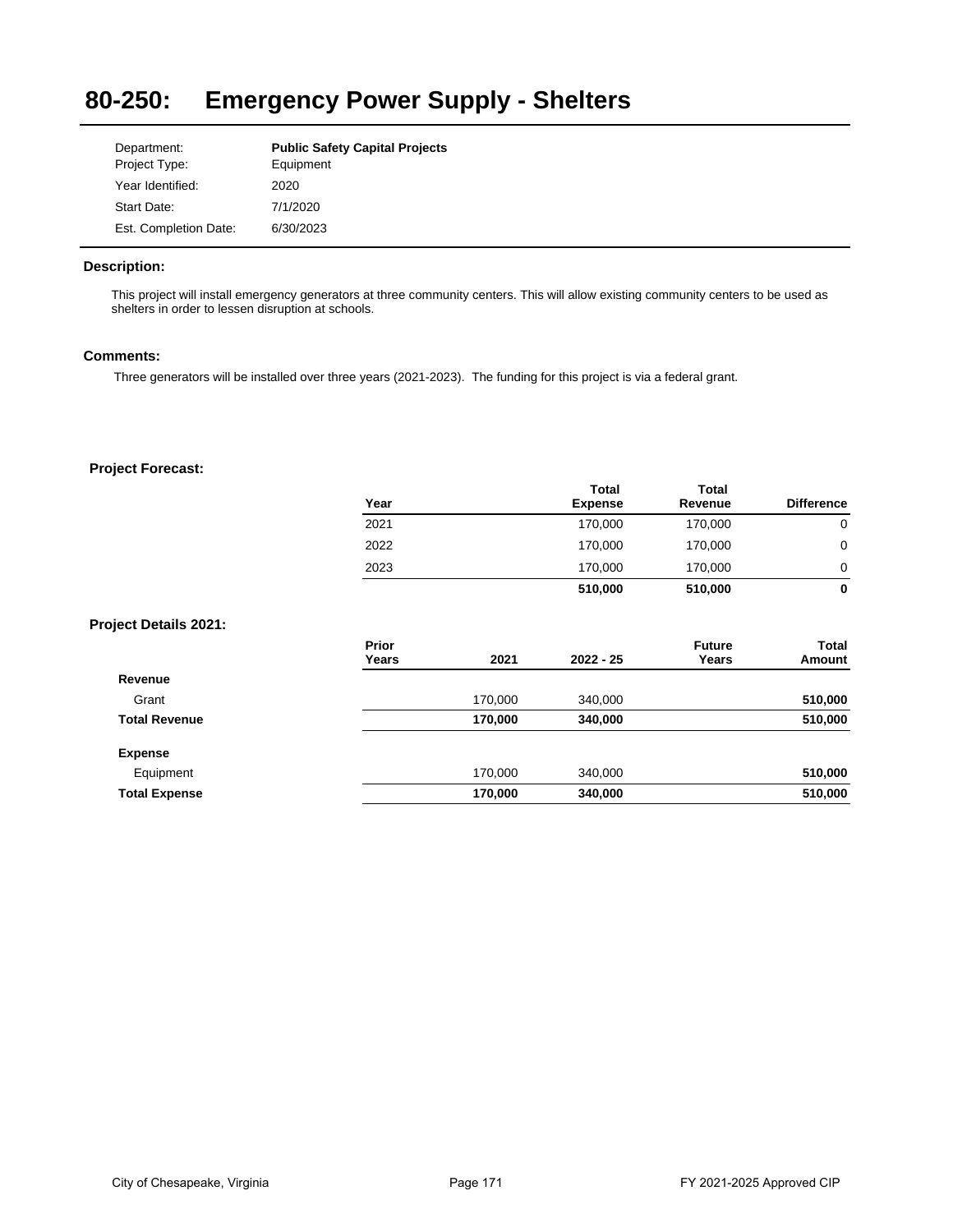#### **23-250: Fire - Biomedical Equipment Replacement**

| Department:           | <b>Public Safety Capital Projects</b> |
|-----------------------|---------------------------------------|
| Project Type:         | Replacement                           |
| Year Identified:      | 2021                                  |
| Start Date:           | 7/1/2024                              |
| Est. Completion Date: | 12/31/2025                            |

## **Description:**

This project will replace biomedical equipment that will be reaching the end of service life according to standards of the Food and Drug Administration and manufacturer warranty requirements.

## **Justification:**

Biomedical devices are critical components for saving lives in cardiac and other emergencies. These devices are very effective at improving patient outcomes as demonstrated by five years of meeting the American Heart Association's Mission: Lifeline EMS Recognition standards, for which the City earned Gold Plus standards the last three years. Chesapeake has a cardiac arrest save percentage that is well above national standards. Placing this equipment on a scheduled replacement plan allows us to implement new, clinically-proven technologies as they emerge. The schedule also ensures the standardization of equipment throughout the City. Keeping the fleet consistent will reduce provider stress, increase provider retention, maintain consistent quality of care, and most importantly, improve patient outcomes. The last biomedical upgrade was in 2015, which will make the cardiac monitoring and defibrillation equipment over ten years old when this project is funded. Ten years is the accepted service life for biomedical equipment according to the FDA and the current equipment will be at the end of the allowable service contract life.

### **Comments:**

Replace all Physio/Stryker LP 15 Cardiac Monitor / Defibrillators, all Physio/Stryker LP CR+ automatic external defibrillators and LP1000 automatic external defibrillators, LUCAS automated chest compression devices, RESQCPR manual active compression and decompression devices, and telemetry modems. Additionally, in order to maintain a quality standard of care, meet service life needs, be congruent with emerging technologies, and account for new apparatus entering service, the following items will also be included in this replacement schedule: video laryngoscopes, digital thermometers, intraosseous bone vascular access drivers, ultrasound probes and monitors, carbon monoxide and methemoglobin oximetry monitors, and thoracic elevation CPR devices, etc.

|                              | Year           |      | Total<br><b>Expense</b> | <b>Total</b><br>Revenue | <b>Difference</b> |
|------------------------------|----------------|------|-------------------------|-------------------------|-------------------|
|                              | 2025           |      | 3,500,000               | 3,500,000               | 0                 |
|                              |                |      | 3,500,000               | 3,500,000               | 0                 |
| <b>Project Details 2021:</b> |                |      |                         |                         |                   |
|                              | Prior<br>Years | 2021 | $2022 - 25$             | <b>Future</b><br>Years  | Total<br>Amount   |
| Revenue                      |                |      |                         |                         |                   |
| Fund Balance - General Fund  |                |      | 3,500,000               |                         | 3,500,000         |
| <b>Total Revenue</b>         |                |      | 3,500,000               |                         | 3,500,000         |
| <b>Expense</b>               |                |      |                         |                         |                   |
| Equipment                    |                |      | 3,500,000               |                         | 3,500,000         |
| <b>Total Expense</b>         |                |      | 3,500,000               |                         | 3,500,000         |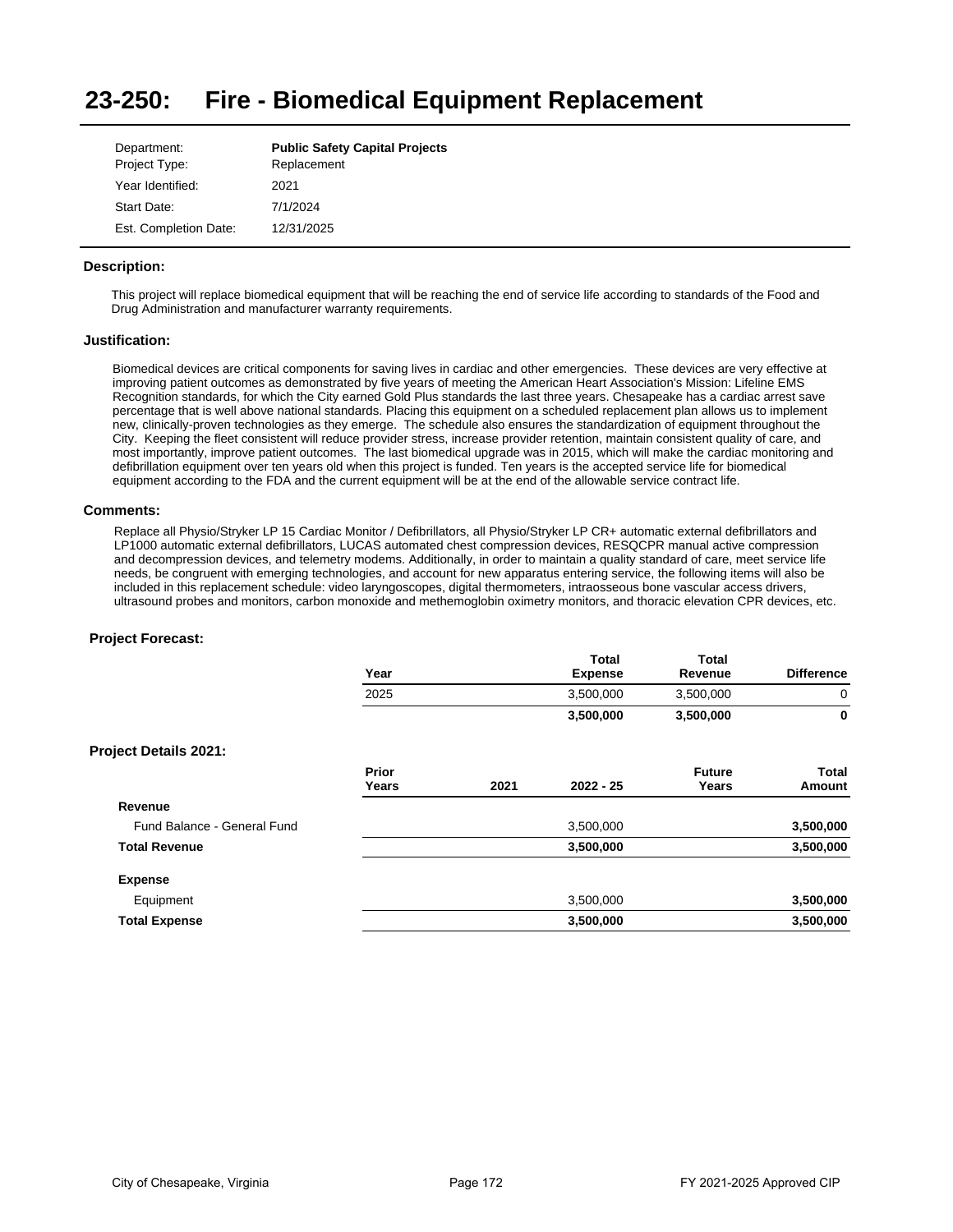#### **24-250: Fire - Enclosed Air Trailer**

| Department:           | <b>Public Safety Capital Projects</b> |
|-----------------------|---------------------------------------|
| Project Type:         | Equipment                             |
| Year Identified:      | 2021                                  |
| Start Date:           | 7/1/2020                              |
| Est. Completion Date: | 6/30/2022                             |

## **Description:**

This project will provide the Fire Dept. with an enclosed air trailer. This specialized equipment is used to fill SCBA bottles on the fire ground and during training evolutions. Furthermore, the enclosed air trailer has a workbench and tools for SCBA technicians to make repairs to breathing harnesses at the emergency incident and during training evolutions.

## **Justification:**

The ability to supply, replenish, and repair air bottles and harnesses is critical, especially on high-rise and mid-rise structures. The development of Summit Pointe and the Dollar Tree high-rise, as well as intensive development and activity in the area, provides a much higher degree of risk. This makes it necessary to improve air supply for responders on scenes. Without the air trailer, we will not be able to establish an uninterrupted continuous air supply for our firefighters operating on elevated floors of the structures.

### **Comments:**

The current compressor is over a decade old, has undergone numerous repairs, and is not operable. This specialized equipment is on a trailer that can be towed to different training sites and emergency scenes. It was originally purchased using grant funds, and thus supported by the department's operating budget. The compressor is not on an enclosed trailer and it does not provide the resources to conduct onsite SCBA repairs. Increased complexity and duration of fire/hazmat incidents require onsite availability to make repairs to emergency breathing systems and to fill air bottles during long incidents. On-site bottle refilling is preferable to reliance solely on pre-filled air bottles.

|                              | Year           |         | Total<br><b>Expense</b> | <b>Total</b><br>Revenue | <b>Difference</b> |
|------------------------------|----------------|---------|-------------------------|-------------------------|-------------------|
|                              | 2021           |         | 150,000                 | 150,000                 | $\mathbf 0$       |
|                              |                |         | 150,000                 | 150,000                 | $\bf{0}$          |
| <b>Project Details 2021:</b> |                |         |                         |                         |                   |
|                              | Prior<br>Years | 2021    | $2022 - 25$             | <b>Future</b><br>Years  | Total<br>Amount   |
| Revenue                      |                |         |                         |                         |                   |
| Fund Balance - General Fund  |                | 150,000 |                         |                         | 150,000           |
| <b>Total Revenue</b>         |                | 150,000 |                         |                         | 150,000           |
| <b>Expense</b>               |                |         |                         |                         |                   |
| Equipment                    |                | 150,000 |                         |                         | 150,000           |
| <b>Total Expense</b>         |                | 150,000 |                         |                         | 150,000           |

| Year | Exp (Rev) | <b>FTE Impact</b> |
|------|-----------|-------------------|
| 2022 | 5,000     | 0.0               |
| 2023 | 5,000     | 0.0               |
| 2024 | 5,000     | 0.0               |
| 2025 | 5,000     | 0.0               |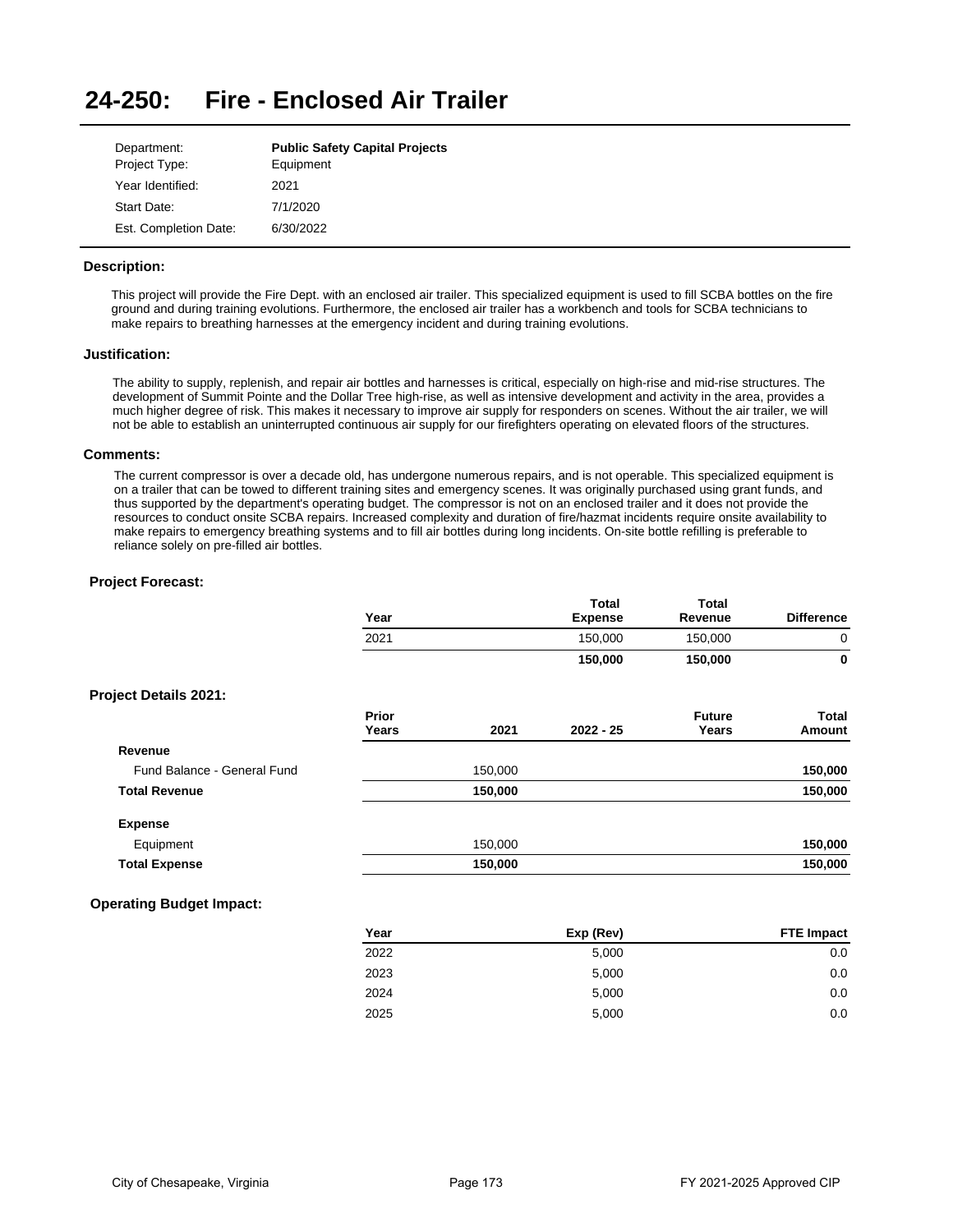# **17-240: Fire - Hazardous Materials Monitoring and Detection Systems**

| Department:<br>Project Type: | <b>Public Safety Capital Projects</b><br>Replacement |
|------------------------------|------------------------------------------------------|
| Year Identified:             | 2020                                                 |
| Start Date:                  | 7/1/2023                                             |
| Est. Completion Date:        | 7/30/2024                                            |

## **Description:**

This project will replace/upgrade the Fire Dept.'s Hazardous Materials Monitoring and Detection Systems capabilities. The current meters are reaching the end of their service life and will no longer be supported by the manufacturer. This project will replace the monitoring equipment and the gas meters.

### **Justification:**

The manufacturer of the current equipment will discontinue parts, software, and support by the end of 2019. The meters are a vital part of our monitoring and detection capabilities. The equipment is deployed and used on a regular basis to monitor Hot Zones and structures with remote monitoring features that avoid placing fire personnel in danger.

#### **Comments:**

The current meters have been in service since 2007. The meters provide the Fire Dept. and Hazmat Team the capability to respond to and then deem safe hazmat issues from any kind of harmful gas and explosives, including terrorist threats, that may pose a risk to citizens' homes, businesses, or public spaces. The Fire Dept. has assisted the State and Local Police, FBI, VDEM, Port Authority, and numerous other organizations with various incidents.

|                              | Year           |      | Total<br><b>Expense</b> | Total<br>Revenue       | <b>Difference</b>      |
|------------------------------|----------------|------|-------------------------|------------------------|------------------------|
|                              | 2024           |      | 265,000                 | 265,000                | 0                      |
|                              |                |      | 265,000                 | 265,000                | 0                      |
| <b>Project Details 2021:</b> |                |      |                         |                        |                        |
|                              | Prior<br>Years | 2021 | $2022 - 25$             | <b>Future</b><br>Years | <b>Total</b><br>Amount |
| Revenue                      |                |      |                         |                        |                        |
| Fund Balance - General Fund  |                |      | 265,000                 |                        | 265,000                |
| <b>Total Revenue</b>         |                |      | 265,000                 |                        | 265,000                |
| <b>Expense</b>               |                |      |                         |                        |                        |
| Equipment                    |                |      | 265,000                 |                        | 265,000                |
| <b>Total Expense</b>         |                |      | 265,000                 |                        | 265,000                |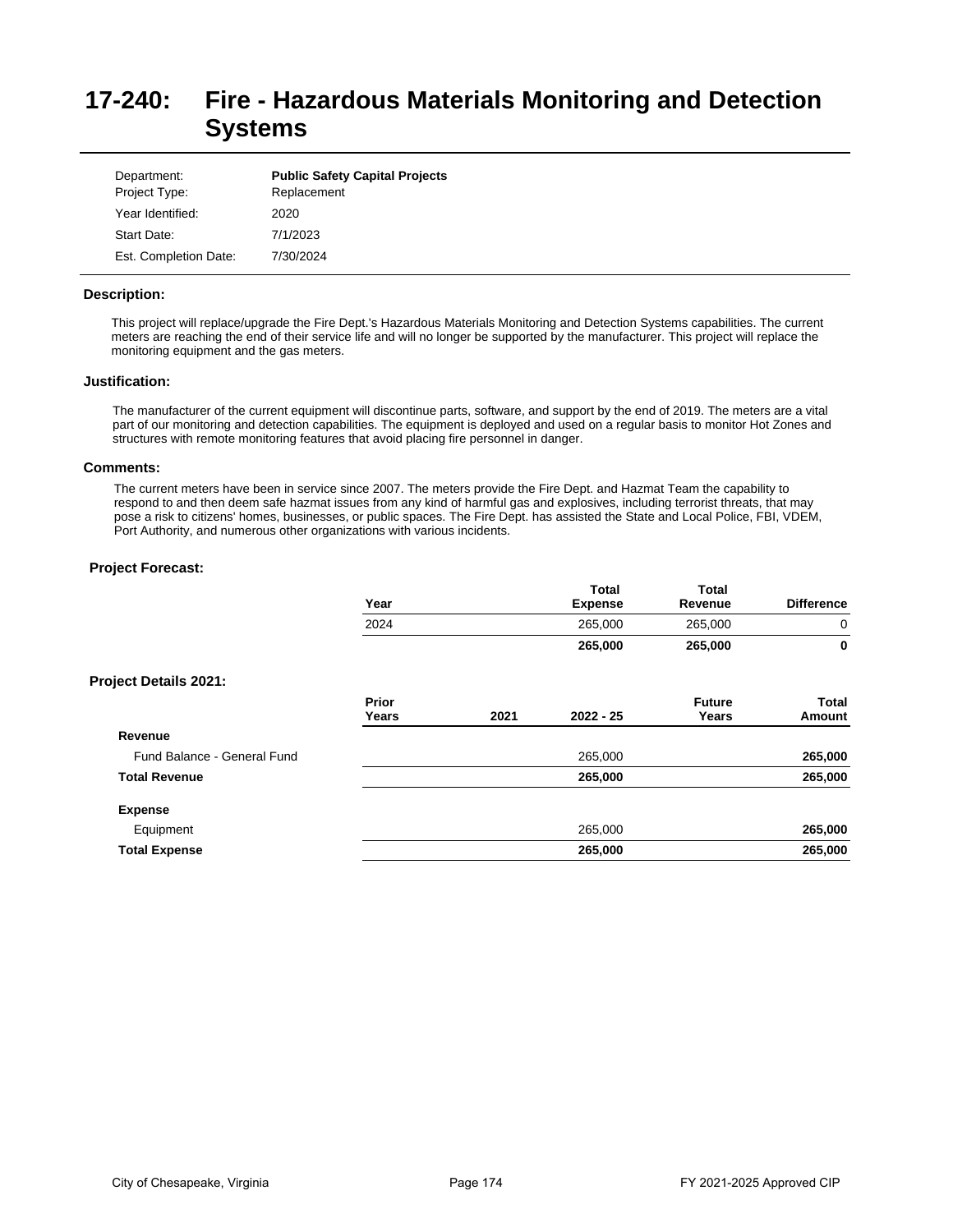#### **25-250: Fire - Hydraulic Rescue Tools**

| Department:           | <b>Public Safety Capital Projects</b> |
|-----------------------|---------------------------------------|
| Project Type:         | Equipment                             |
| Year Identified:      | 2021                                  |
| Start Date:           | 7/1/2024                              |
| Est. Completion Date: | 12/31/2025                            |

## **Description:**

This project will replace the hydraulic tools on the Rescue 15, Ladder 5, and Ladder 12. The tools include cutters, spreaders, combination tools, and rams.

## **Justification:**

New, reliable, and up-to-date hydraulic tools for safe and rapid extrication of persons. Replacement of tools with the purchase of new apparatus has reduced the cost of this project to only those tools that require updating. Auto manufacturers constantly change the design, strength, and location of exotic metals inside vehicles which challenges the capabilities of current tools. Replacing and updating our current extrication equipment is needed to meet the demands that are being placed on rescue teams.

## **Comments:**

Current tools were purchased in 2010 and are requiring maintenance each year. Extractions are continually becoming more complex and difficult. Challenges that we are currently faced include auto manufactures increased use of High Strength Low Alloy (HSLA) and Ultra High Strength Steel (UHSS/Boron).

|                              | Year           |      | <b>Total</b><br><b>Expense</b> | <b>Total</b><br>Revenue | <b>Difference</b> |
|------------------------------|----------------|------|--------------------------------|-------------------------|-------------------|
|                              | 2025           |      | 335,000                        | 335,000                 | 0                 |
|                              |                |      | 335,000                        | 335,000                 | 0                 |
| <b>Project Details 2021:</b> |                |      |                                |                         |                   |
|                              | Prior<br>Years | 2021 | $2022 - 25$                    | <b>Future</b><br>Years  | Total<br>Amount   |
| Revenue                      |                |      |                                |                         |                   |
| Fund Balance - General Fund  |                |      | 335,000                        |                         | 335,000           |
| <b>Total Revenue</b>         |                |      | 335,000                        |                         | 335,000           |
| <b>Expense</b>               |                |      |                                |                         |                   |
| Equipment                    |                |      | 335,000                        |                         | 335,000           |
| <b>Total Expense</b>         |                |      | 335,000                        |                         | 335,000           |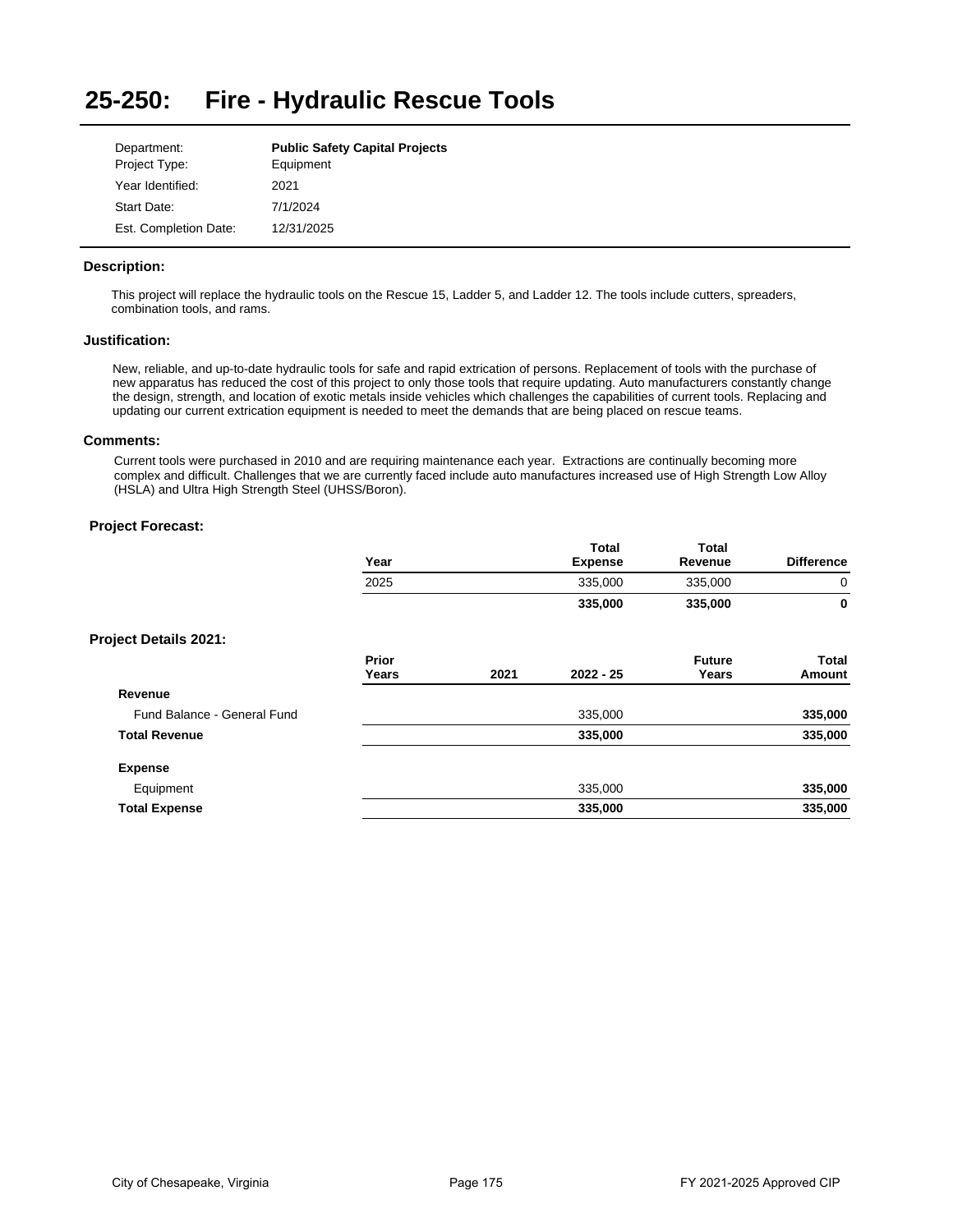#### **26-250: Fire - Mass Care / Mass Sheltering Upgrade**

| Department:           | <b>Public Safety Capital Projects</b> |
|-----------------------|---------------------------------------|
| Project Type:         | System Acquisition or Upgrade         |
| Year Identified:      | 2021                                  |
| Start Date:           | 7/1/2023                              |
| Est. Completion Date: | 12/31/2024                            |

## **Description:**

This project replaces the Disaster Medical Support Unit (DMSU), Mass Casualty Incident trailer (MCI) and the Shelter Support Unit trailer (SSU) along with durable equipment currently on the units. It also provides a metal carport like structure for protection from weather elements, thus extending the useful life of the units.

## **Justification:**

The updated trailers will enable critical support in three different and challenging environments. The first is natural disasters, including hurricanes, tornadoes, tropical storms, and rural-urban interface incidents. Second, the enhanced capabilities of the DMSU, MCI, and SSU will provide needed equipment/support during incidents such as large scale fires (Robert Hall Blvd) and expanded incidents such as bus accidents. The third type of challenging operating environment is the active threat incident which can involve an active shooter with casualties, or a cyber attack on our infrastructure, both requiring strong departmental support to our community.

### **Comments:**

Existing trailers and equipment are over ten years old. Although consumables are currently rotated out through HRMMRS sustainment funding, it is reasonable to anticipate that some of the durable equipment on these units may need to be replaced as well due to age and constant exposure to the weather elements.

|                              | Year           |      | <b>Total</b><br><b>Expense</b> | <b>Total</b><br>Revenue | <b>Difference</b>      |
|------------------------------|----------------|------|--------------------------------|-------------------------|------------------------|
|                              | 2024           |      | 150,000                        | 150,000                 | 0                      |
|                              |                |      | 150,000                        | 150,000                 | 0                      |
| <b>Project Details 2021:</b> |                |      |                                |                         |                        |
|                              | Prior<br>Years | 2021 | $2022 - 25$                    | <b>Future</b><br>Years  | <b>Total</b><br>Amount |
| Revenue                      |                |      |                                |                         |                        |
| Fund Balance - General Fund  |                |      | 150,000                        |                         | 150,000                |
| <b>Total Revenue</b>         |                |      | 150,000                        |                         | 150,000                |
| <b>Expense</b>               |                |      |                                |                         |                        |
| Equipment                    |                |      | 150,000                        |                         | 150,000                |
| <b>Total Expense</b>         |                |      | 150,000                        |                         | 150,000                |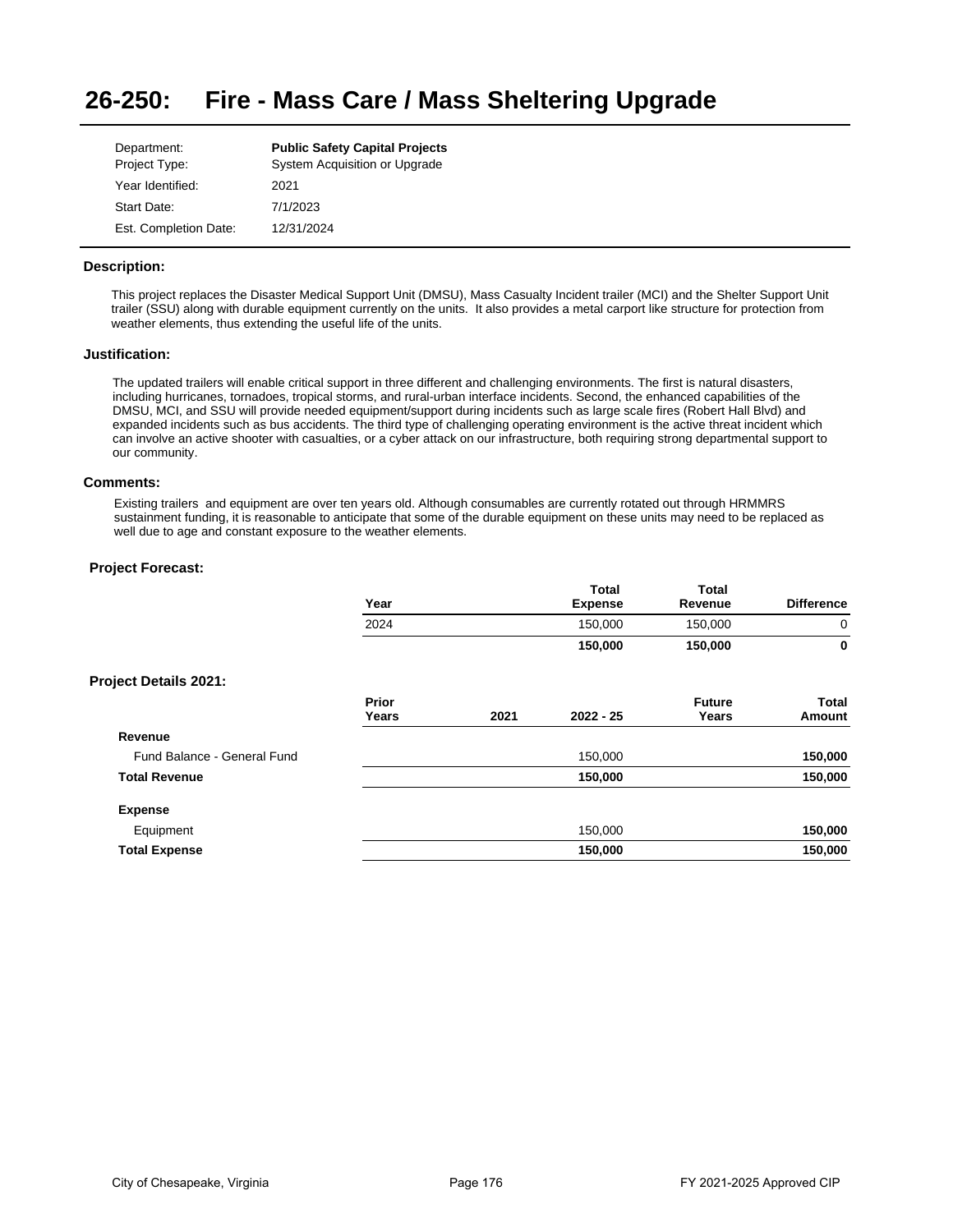# **18-240: Fire - Multipurpose Tow/Rescue Vehicle Replacement**

| Department:<br>Project Type: | <b>Public Safety Capital Projects</b><br>Equipment |
|------------------------------|----------------------------------------------------|
| Year Identified:             | 2020                                               |
| Start Date:                  | 7/1/2023                                           |
| Est. Completion Date:        | 7/30/2025                                          |

### **Description:**

This project will provide for a multi-purpose rescue apparatus that will function as a tow vehicle for the Structural Collapse Rescue Trailer (TECH 15). This unit will also function as a backup apparatus for RESCUE 15, capable of carrying a full complement of specialized rescue and firefighting equipment. This will allow the technical rescue team continuity of specialized rescue service delivery to the citizens of Chesapeake and the Hampton Roads Region when the RESCUE 15 apparatus is out of service. The vehicle will have the ability to function as a "ladder tender" apparatus, which will allow ladder companies to maintain vehicle extrication and firefighting capabilities in the event their apparatus is out of service for mechanical reasons and the single spare ladder apparatus is not available.

## **Justification:**

Increased commercial and industrial development, including structures with poured in place and tilt slab concrete construction, requires specialized rescue capabilities for response to fire, natural and man-made disasters, and acts of terrorism. This project will allow for continuity of specialized rescue service delivery with the addition of a state-of-the-art multipurpose tow vehicle. This apparatus will ensure that the Chesapeake Fire Dept. Technical Rescue Team continues to provide responsive and caring service to the citizens of Chesapeake and Hampton Roads in the event of front-line apparatus failures.

## **Comments:**

In 2014, the 1998 American LaFrance heavy rescue apparatus, SQUAD 15, was replaced with the state-of-the-art RESCUE 15 apparatus. Due to age and maintenance costs, the SQUAD 15 apparatus was transferred out of the Fire Dept.'s control and subsequently sold. This left no reserve apparatus to serve as backup for the RESCUE 15 apparatus, and therefore, a gap in the delivery of specialized rescue service.

|                                 | Year           |      | <b>Total</b><br><b>Expense</b> | <b>Total</b><br>Revenue | <b>Difference</b>      |
|---------------------------------|----------------|------|--------------------------------|-------------------------|------------------------|
|                                 | 2024           |      | 500,000                        | 500,000                 | $\mathbf 0$            |
|                                 |                |      | 500,000                        | 500,000                 | $\mathbf 0$            |
| <b>Project Details 2021:</b>    |                |      |                                |                         |                        |
|                                 | Prior<br>Years | 2021 | 2022 - 25                      | <b>Future</b><br>Years  | <b>Total</b><br>Amount |
| Revenue                         |                |      |                                |                         |                        |
| Fund Balance - General Fund     |                |      | 500,000                        |                         | 500,000                |
| <b>Total Revenue</b>            |                |      | 500,000                        |                         | 500,000                |
| <b>Expense</b>                  |                |      |                                |                         |                        |
| Equipment                       |                |      | 500,000                        |                         | 500,000                |
| <b>Total Expense</b>            |                |      | 500,000                        |                         | 500,000                |
| <b>Operating Budget Impact:</b> |                |      |                                |                         |                        |
|                                 | Year           |      | Exp (Rev)                      |                         | <b>FTE Impact</b>      |
|                                 | 2025           |      | 21,000                         |                         | 0.0                    |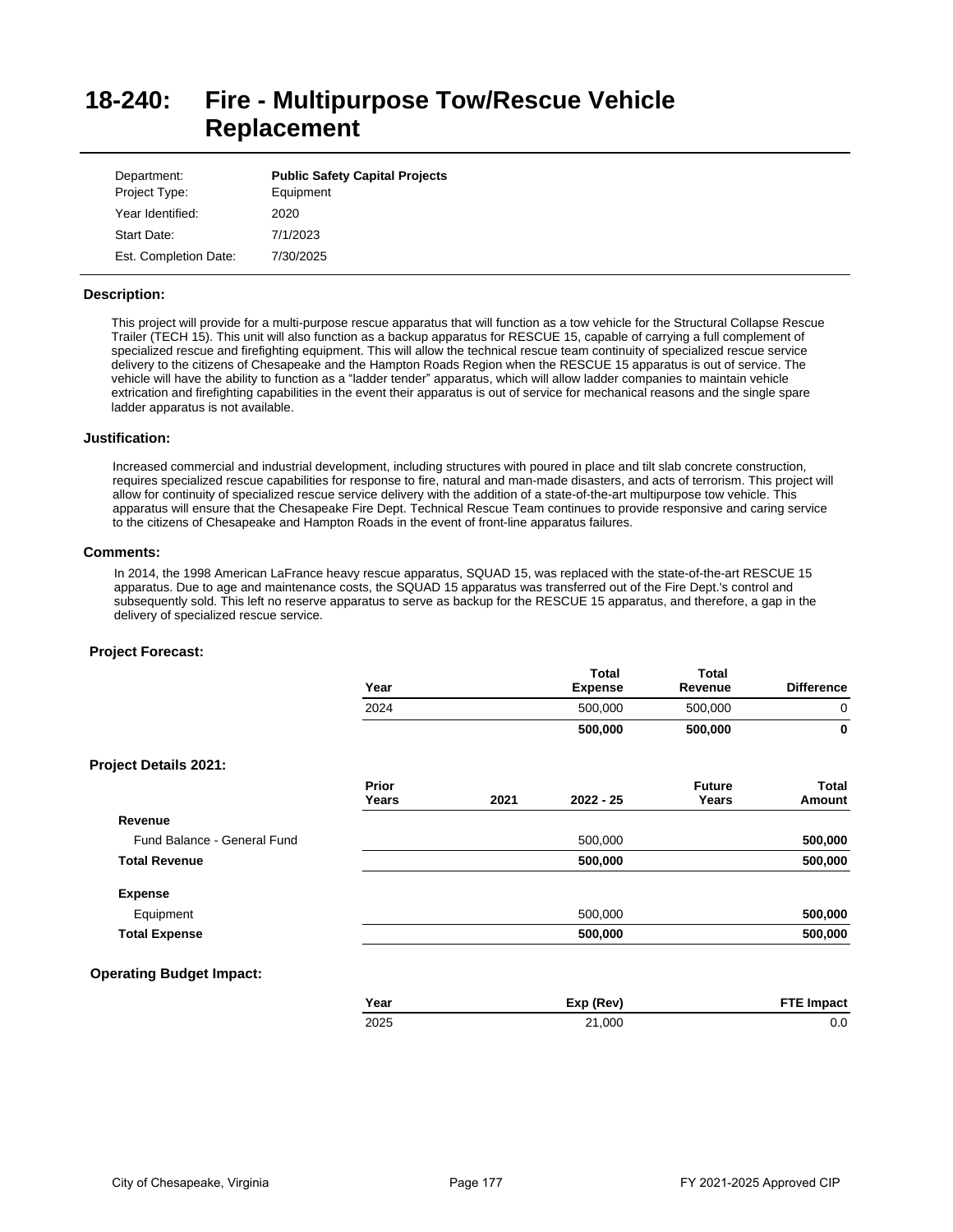#### **27-250: Fire - Portable Radio Replacement**

| Department:           | <b>Public Safety Capital Projects</b> |
|-----------------------|---------------------------------------|
| Project Type:         | Replacement                           |
| Year Identified:      | 2021                                  |
| Start Date:           | 7/1/2023                              |
| Est. Completion Date: | 12/31/2025                            |

## **Description:**

This project will provide the Fire Department with 351 replacement portable radios to replace the obsolete models. The currently deployed Motorola APX6000XE and APX7000XE portable radios; the APX6000 reaches end of service life in 2023.

## **Justification:**

With the buildout of the Radio to CAD interface, the Fire Department can use new functionality these new radios will provide such as GPS and status updates via the radio.

## **Comments:**

This will provide an orderly transition to new Harris Radios. Neither Harris nor Motorola currently offers a Fire Service portable radio that meets the specifications for the new NFPA standard 1802. Since compliant units are not yet available, equipment costs are estimated based on the current cost of fire radios. Since firefighters and equipment are subject to very harsh environments, fire radios are typically more expensive than those used by police officers.

## **Project Forecast:**

|                                 | Year           |      | <b>Total</b><br><b>Expense</b> | Total<br>Revenue       | <b>Difference</b> |
|---------------------------------|----------------|------|--------------------------------|------------------------|-------------------|
|                                 | 2024           |      | 2,679,000                      | 2,679,000              | 0                 |
|                                 |                |      | 2,679,000                      | 2,679,000              | $\mathbf{0}$      |
| <b>Project Details 2021:</b>    |                |      |                                |                        |                   |
|                                 | Prior<br>Years | 2021 | $2022 - 25$                    | <b>Future</b><br>Years | Total<br>Amount   |
| Revenue                         |                |      |                                |                        |                   |
| Cash - Lockbox City             |                |      | 2,679,000                      |                        | 2,679,000         |
| <b>Total Revenue</b>            |                |      | 2,679,000                      |                        | 2,679,000         |
| <b>Expense</b>                  |                |      |                                |                        |                   |
| Equipment                       |                |      | 2,679,000                      |                        | 2,679,000         |
| <b>Total Expense</b>            |                |      | 2,679,000                      |                        | 2,679,000         |
| <b>Operating Budget Impact:</b> |                |      |                                |                        |                   |
|                                 | Year           |      | Exp (Rev)                      |                        | <b>FTE Impact</b> |

2025 342,000 0.0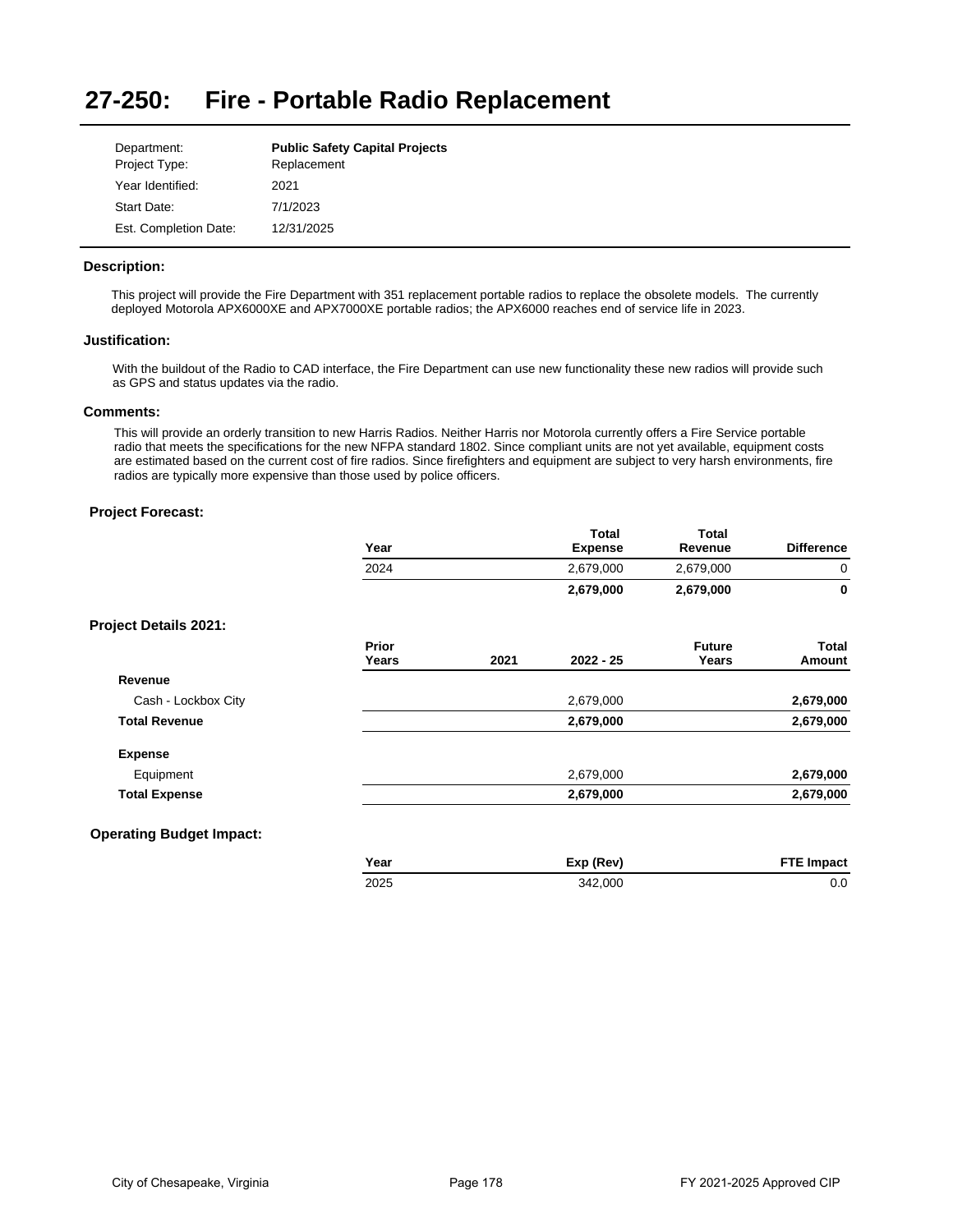# **19-240: Fire - Structural/Trench Shoring System Replacement**

| Department:<br>Project Type: | <b>Public Safety Capital Projects</b><br>Replacement |
|------------------------------|------------------------------------------------------|
| Year Identified:             | 2020                                                 |
| Start Date:                  | 7/1/2023                                             |
| Est. Completion Date:        | 7/30/2024                                            |

## **Description:**

This project will replace current pneumatic structural and trench shoring equipment which is outdated and no longer serviceable or supported by the manufacturer. This specialized rescue equipment is used to stabilize heavy concrete structures that have suffered structural collapse resulting from natural and man-made disasters or acts of terrorism. In addition, this equipment is used to stabilize trench walls in order to rescue a trapped victim in a below grade construction accident. The new equipment includes increased safety features that will support responder safety and more rapid patient extrication. This project will also enhance our ability to lift, stabilize and extricate trapped patients from vehicles involved in serious accidents.

## **Justification:**

The increase in commercial/ industrial occupancies in the City, including those with poured in place and tilt slab concrete construction, requires specialized rescue capabilities in emergency events (i.e. fires, natural and man-made disasters, or acts of terrorism). This project will help to ensure the Chesapeake Fire Dept. Technical Rescue Team maintains a high level of specialized rescue service delivery to the citizens of Chesapeake and the Hampton Roads area.

## **Comments:**

Current shoring equipment is over fifteen years old and is no longer in production. Replacement parts and service are no longer available.

|                              | Year           |      | <b>Total</b><br><b>Expense</b> | <b>Total</b><br>Revenue | <b>Difference</b> |
|------------------------------|----------------|------|--------------------------------|-------------------------|-------------------|
|                              | 2024           |      | 150,000                        | 150,000                 | 0                 |
|                              |                |      | 150,000                        | 150,000                 | 0                 |
| <b>Project Details 2021:</b> |                |      |                                |                         |                   |
|                              | Prior<br>Years | 2021 | $2022 - 25$                    | <b>Future</b><br>Years  | Total<br>Amount   |
| Revenue                      |                |      |                                |                         |                   |
| Fund Balance - General Fund  |                |      | 150,000                        |                         | 150,000           |
| <b>Total Revenue</b>         |                |      | 150,000                        |                         | 150,000           |
| <b>Expense</b>               |                |      |                                |                         |                   |
| Equipment                    |                |      | 150,000                        |                         | 150,000           |
| <b>Total Expense</b>         |                |      | 150,000                        |                         | 150,000           |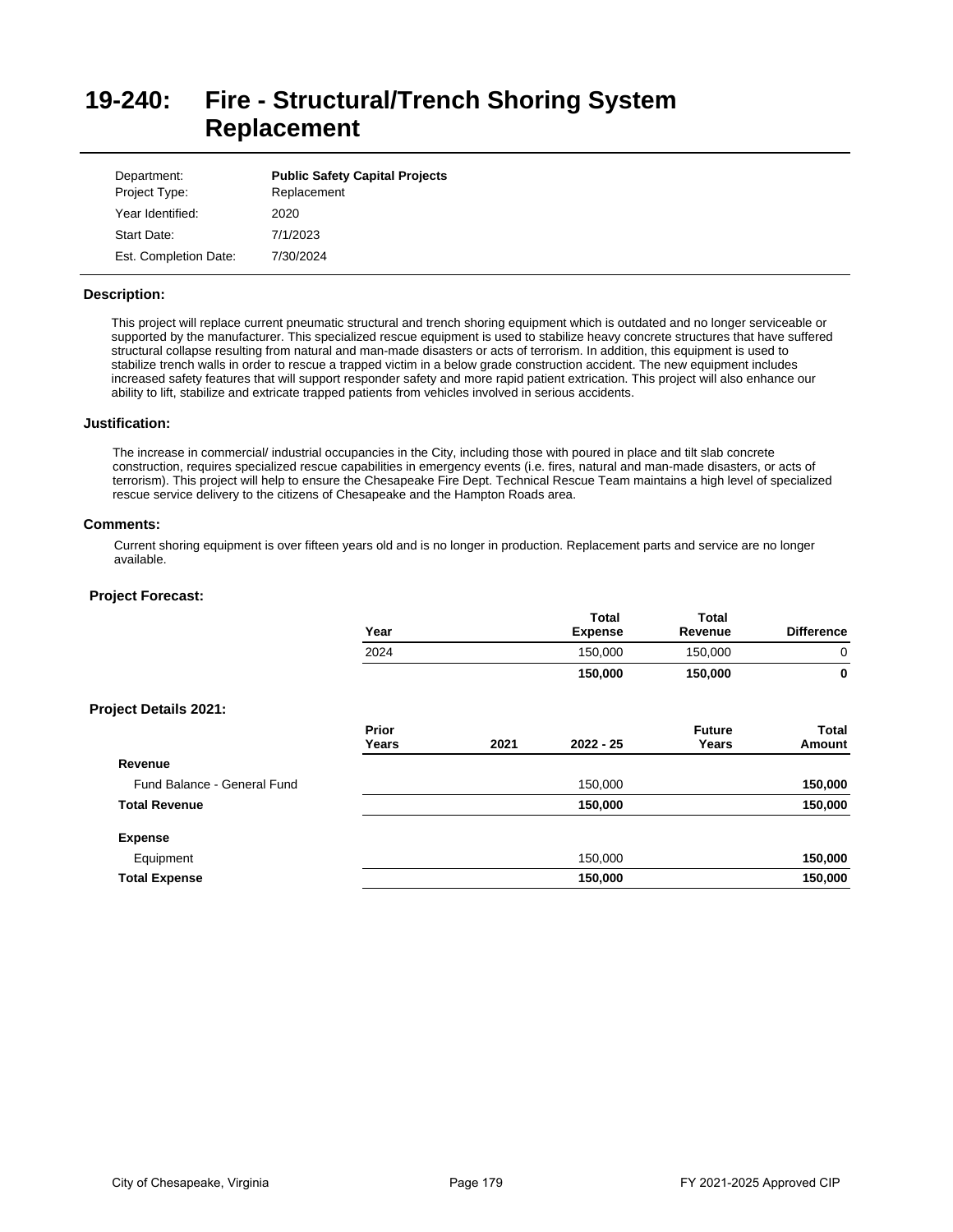# **28-250: Fire - Thermal Imaging Cameras (TICs)/Forward-Looking Infrared Radar (FLIR) Units**

| Department:<br>Project Type: | <b>Public Safety Capital Projects</b><br>Equipment |
|------------------------------|----------------------------------------------------|
| Year Identified:             | 2021                                               |
| Start Date:                  | 7/1/2024                                           |
| Est. Completion Date:        | 12/31/2025                                         |

## **Description:**

This project replaces the Thermal Imaging Cameras (TICs) on 27 Fire Department emergency vehicles. It also replaces the aging Forward-Looking Infrared Radar (FLIR) unit on the Marine Incident Response Team vessel along with three (3) chart plotters that are integral to the unit.

## **Justification:**

Thermal Imaging Cameras have proven to be an exceptionally valuable tool for locating victims of a fire and determining the exact location of the fire. This equipment provides for a very high level of firefighter safety and significantly increases the survival of fire victims. FLIR Maritime Thermal Imaging Systems gives members of the MIRT to see clearly in total darkness through solar glare and through fog and smoke. They are used for Search and Rescue (SAR) operations and excel in the maritime environment. Thermal imaging also aids in identifying navigation markers, buoys, logs, and other debris floating in the water. When responding to a call at high speed, the enhanced vision is essential for ensuring the safety of our own vessels as well as surrounding civilian vessels.

## **Comments:**

This project will ensure that the Thermal Imagining Camera/FLIR programs continue on a seven-year replacement schedule. Replacing this technology every seven years keeps the equipment up-to-date with the latest technology, standards, and optimal performance.

|                              | Year           |      | <b>Total</b><br><b>Expense</b> | Total<br>Revenue       | <b>Difference</b>      |
|------------------------------|----------------|------|--------------------------------|------------------------|------------------------|
|                              | 2025           |      | 395,000                        | 395,000                | 0                      |
|                              |                |      | 395,000                        | 395,000                | 0                      |
| <b>Project Details 2021:</b> |                |      |                                |                        |                        |
|                              | Prior<br>Years | 2021 | 2022 - 25                      | <b>Future</b><br>Years | <b>Total</b><br>Amount |
| Revenue                      |                |      |                                |                        |                        |
| Fund Balance - General Fund  |                |      | 395,000                        |                        | 395,000                |
| <b>Total Revenue</b>         |                |      | 395,000                        |                        | 395,000                |
| <b>Expense</b>               |                |      |                                |                        |                        |
| Equipment                    |                |      | 395,000                        |                        | 395,000                |
| <b>Total Expense</b>         |                |      | 395,000                        |                        | 395,000                |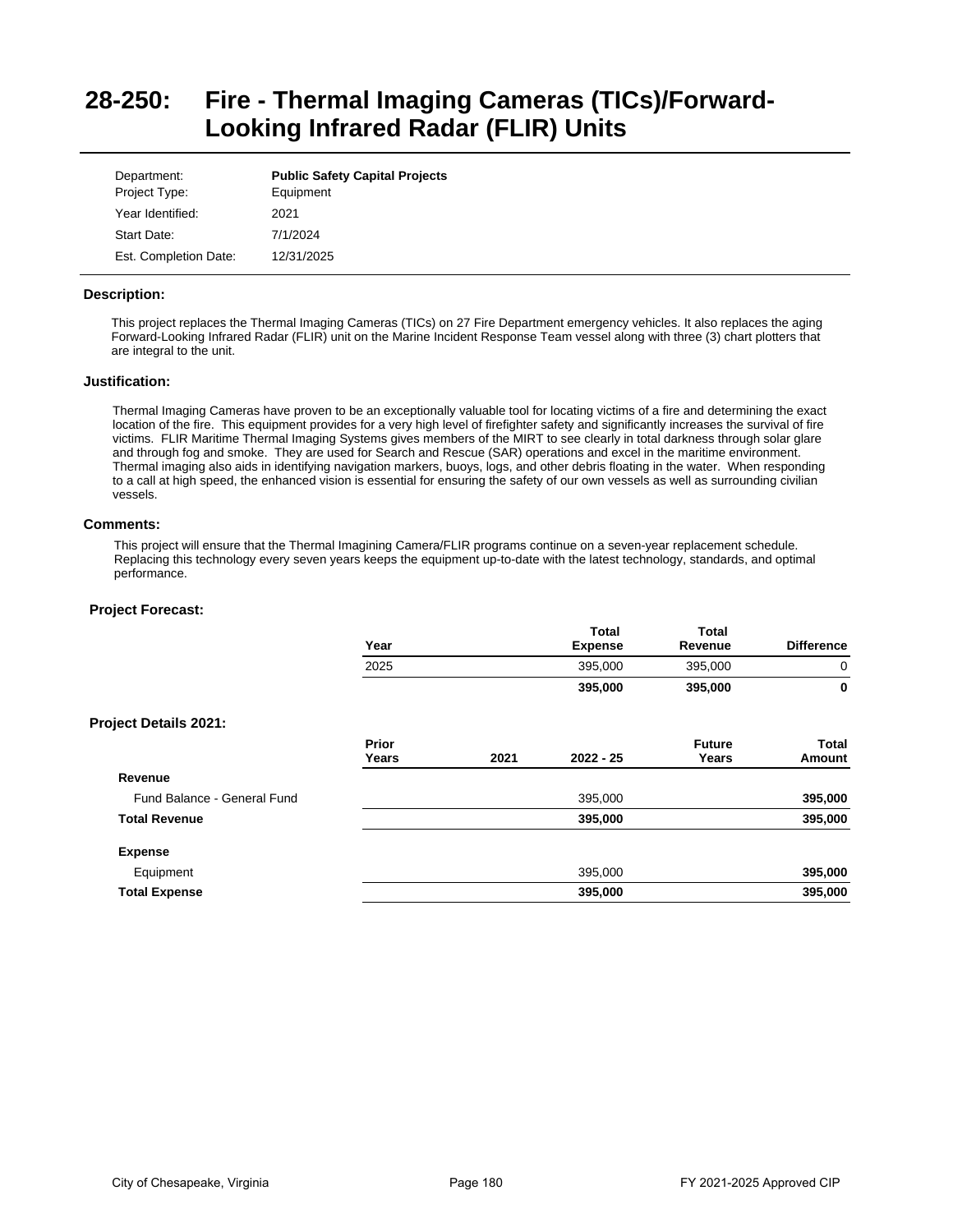#### **39-200: Fire - Vehicle Replacement**

| Department:           | <b>Public Safety Capital Projects</b> |
|-----------------------|---------------------------------------|
| Project Type:         | Replacement                           |
| Year Identified:      | 2016                                  |
| Start Date:           | 7/1/2015                              |
| Est. Completion Date: | 6/30/2025                             |

## **Description:**

This project will provide for the replacement of Fire Department telesquirts, ladder trucks, and pumpers.

## **Justification:**

This project will address the City's fire vehicle replacement backlog.

## **Comments:**

For the FY 2020-24 CIP, the project plan was updated and funding was added for FY 2024 requirements. Historically fire vehicles were replaced through the City's vehicle replacement program, which is part of the annual operating budget. Unfortunately, vehicle replacement funding was not adequate to address the backlog of City vehicles requiring replacement.

# **Project Forecast:**

| Year | Total<br><b>Expense</b> | <b>Total</b><br>Revenue | <b>Difference</b> |
|------|-------------------------|-------------------------|-------------------|
| 2021 | 1,500,000               | 1,500,000               | 0                 |
| 2022 | 1,500,000               | 1,500,000               | 0                 |
| 2023 | 1,500,000               | 1,500,000               | 0                 |
| 2024 | 1,500,000               | 1,500,000               | 0                 |
| 2025 | 1,500,000               | 1,500,000               | 0                 |
|      | 7,500,000               | 7,500,000               | 0                 |

## **Project Details 2021:**

| Prior<br>Years | 2021      | $2022 - 25$ | <b>Future</b><br>Years | Total<br>Amount |
|----------------|-----------|-------------|------------------------|-----------------|
|                |           |             |                        |                 |
| 750.000        |           |             |                        | 750,000         |
| 4,500,000      | 1,500,000 | 6.000.000   | 1,500,000              | 13,500,000      |
| 5,250,000      | 1,500,000 | 6,000,000   | 1,500,000              | 14,250,000      |
|                |           |             |                        |                 |
| 5,250,000      | 1,500,000 | 6,000,000   | 1,500,000              | 14,250,000      |
| 5,250,000      | 1,500,000 | 6,000,000   | 1,500,000              | 14,250,000      |
|                |           |             |                        |                 |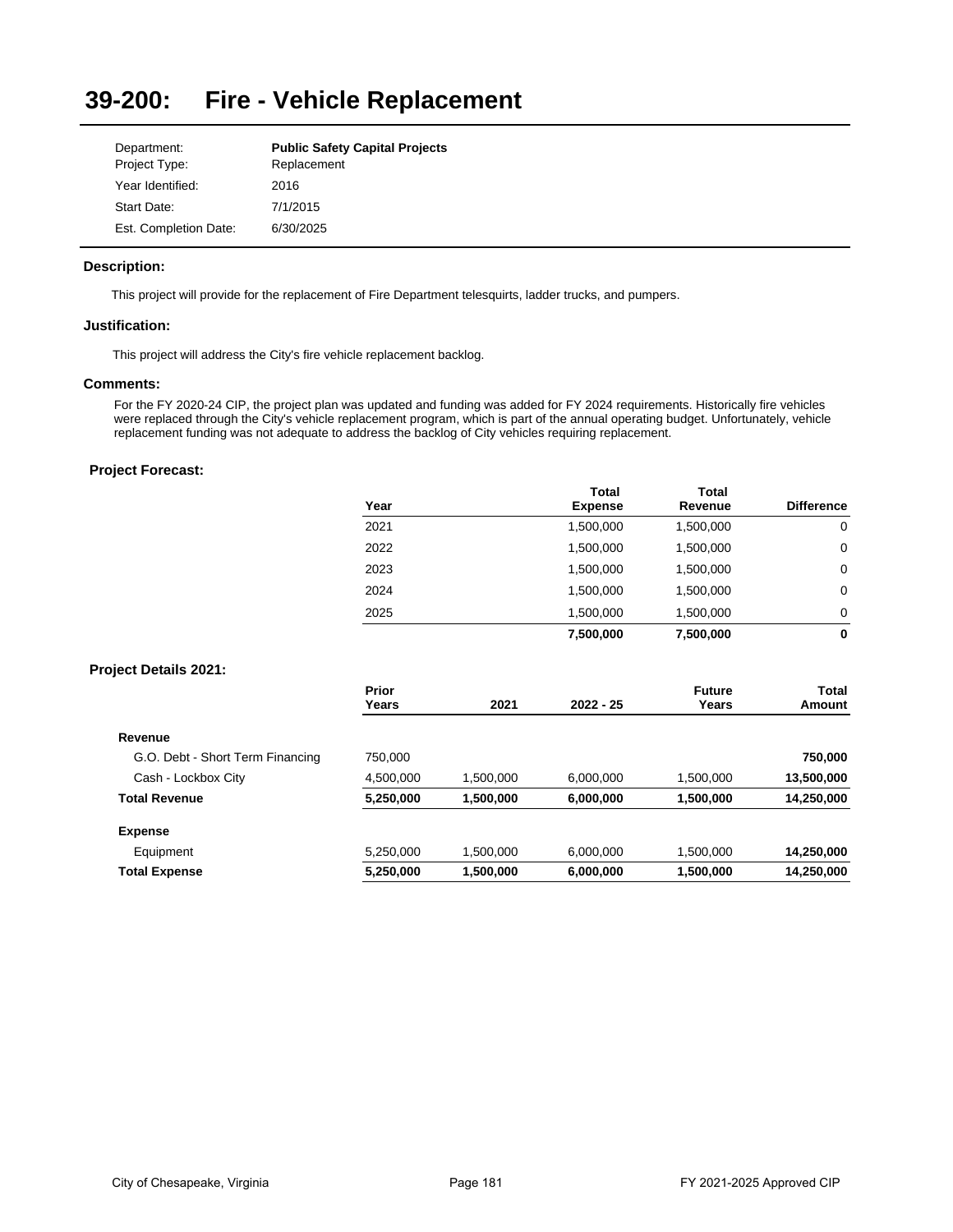# **17-220: Fire Station #16 - Joint Fire & Police Station - Grassfield/Scenic Pkwy.**

| Department:<br>Project Type: | <b>Public Safety Capital Projects</b><br><b>New Facility</b> |
|------------------------------|--------------------------------------------------------------|
| Year Identified:             | 2018                                                         |
| Start Date:                  | 7/1/2021                                                     |
| Est. Completion Date:        | 7/30/2027                                                    |

### **Description:**

This project provides for land acquisition and construction of a new Fire/EMS facility in the Grassfield area near the northern end of Dominion Boulevard. The new facility will be a joint Fire/EMS and Police Station.

## **Justification:**

This project addresses proposed development in the Dominion Corridor Study that will increase demands for Fire and EMS service. The new station is necessary to maintain the City's ISO rating, which impacts insurance premiums paid by businesses and citizens. (ISO is an advisory organization that provides information about property/casualty insurance risk.)

## **Comments:**

Project design and construction has been delayed beyond FY 2025. Currently, this area is served by Fire Station #13 (Cornland) and Fire Station #15 (Bells Mill). This area has experienced significant growth over the past ten years, with the development of commercial, residential, and multi-family dwellings. Intensive commercial and residential development is expected to continue in this area.

|                              | Year                  |         | <b>Total</b><br><b>Expense</b> | <b>Total</b><br>Revenue | <b>Difference</b>      |
|------------------------------|-----------------------|---------|--------------------------------|-------------------------|------------------------|
|                              | 2021                  |         | 500,000                        | 500,000                 | 0                      |
|                              | 2022                  |         |                                |                         | $\mathbf 0$            |
|                              | 2024                  |         |                                |                         | 0                      |
|                              |                       |         | 500,000                        | 500,000                 | $\bf{0}$               |
| <b>Project Details 2021:</b> |                       |         |                                |                         |                        |
|                              | <b>Prior</b><br>Years | 2021    | 2022 - 25                      | <b>Future</b><br>Years  | <b>Total</b><br>Amount |
| Revenue                      |                       |         |                                |                         |                        |
| Cash - Lockbox City          |                       | 500,000 |                                |                         | 500,000                |
| G.O. Debt - City             |                       |         |                                | 13,220,000              | 13,220,000             |
| <b>Total Revenue</b>         |                       | 500,000 |                                | 13,220,000              | 13,720,000             |
| <b>Expense</b>               |                       |         |                                |                         |                        |
| Design & Engineering         |                       |         |                                | 975,000                 | 975,000                |
| Construction                 |                       |         |                                | 6,612,000               | 6,612,000              |
| Land Acquisition             |                       | 500,000 |                                |                         | 500,000                |
| Equipment                    |                       |         |                                | 4,896,000               | 4,896,000              |
| Other                        |                       |         |                                | 737,000                 | 737,000                |
| <b>Total Expense</b>         |                       | 500,000 |                                | 13,220,000              | 13,720,000             |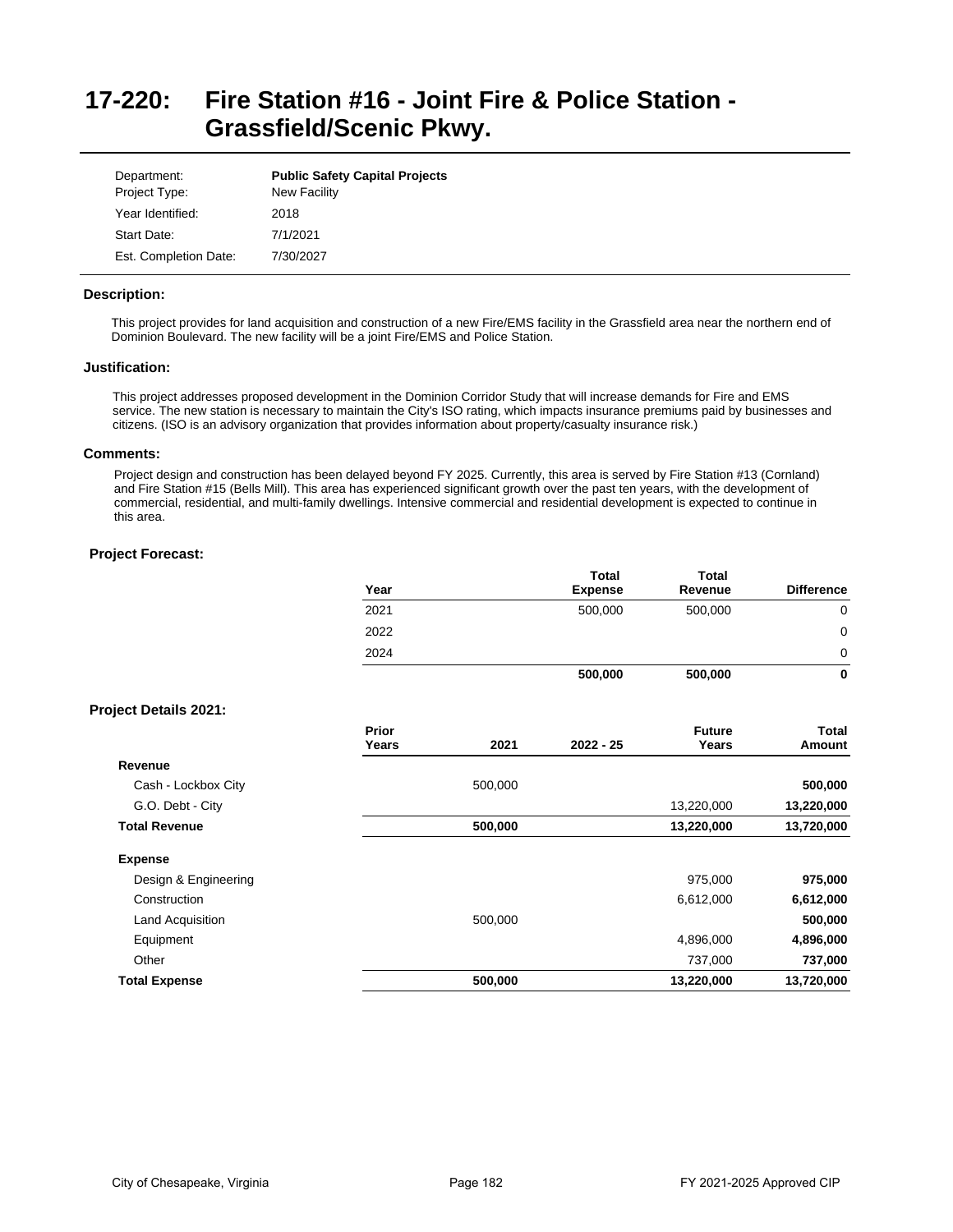#### **16-220: Fire Station #4 Replacement**

| Department:           | <b>Public Safety Capital Projects</b> |
|-----------------------|---------------------------------------|
| Project Type:         | Replacement                           |
| Year Identified:      | 2018                                  |
| Start Date:           | 7/1/2021                              |
| Est. Completion Date: | 7/30/2026                             |

## **Description:**

This project provides for the replacement of Fire Station #4 located on North Battlefield Boulevard on a different site.

## **Justification:**

The replacement of Fire Station #4 was identified as a critical need for several years. The station was built in 1962 and serves the North Battlefield Boulevard/West Greenbrier area. It is small, outdated, and does not meet current demands for training, meetings, or personal space. Since it was built, the station has been remodeled and enlarged several times. The ventilation system is inadequate causing exhaust fumes from the bay to flow into living areas. The current parcel of land is only one acre and too small to accommodate a modern fire station.

## **Comments:**

The project first appeared in the 2020-25 CIP. Cost estimates include land, design and construction of a new facility.

## **Project Forecast:**

| Year | <b>Total</b><br><b>Expense</b> | <b>Total</b><br>Revenue | <b>Difference</b> |
|------|--------------------------------|-------------------------|-------------------|
| 2022 |                                |                         | 0                 |
| 2024 |                                |                         | 0                 |
| 2025 | 975,000                        | 975,000                 | 0                 |
|      | 975,000                        | 975,000                 | 0                 |

## **Project Details 2021:**

|                      | Prior<br>Years | 2021 | $2022 - 25$ | <b>Future</b><br>Years | Total<br>Amount |
|----------------------|----------------|------|-------------|------------------------|-----------------|
| Revenue              |                |      |             |                        |                 |
| Cash - Lockbox City  | 900,000        |      |             |                        | 900,000         |
| G.O. Debt - City     |                |      | 975,000     | 9,072,000              | 10,047,000      |
| <b>Total Revenue</b> | 900,000        |      | 975,000     | 9,072,000              | 10,947,000      |
| <b>Expense</b>       |                |      |             |                        |                 |
| Design & Engineering |                |      | 975.000     |                        | 975,000         |
| Construction         |                |      |             | 6,638,000              | 6,638,000       |
| Equipment            |                |      |             | 1,558,000              | 1,558,000       |
| Other                | 900,000        |      |             | 876,000                | 1,776,000       |
| <b>Total Expense</b> | 900,000        |      | 975,000     | 9,072,000              | 10,947,000      |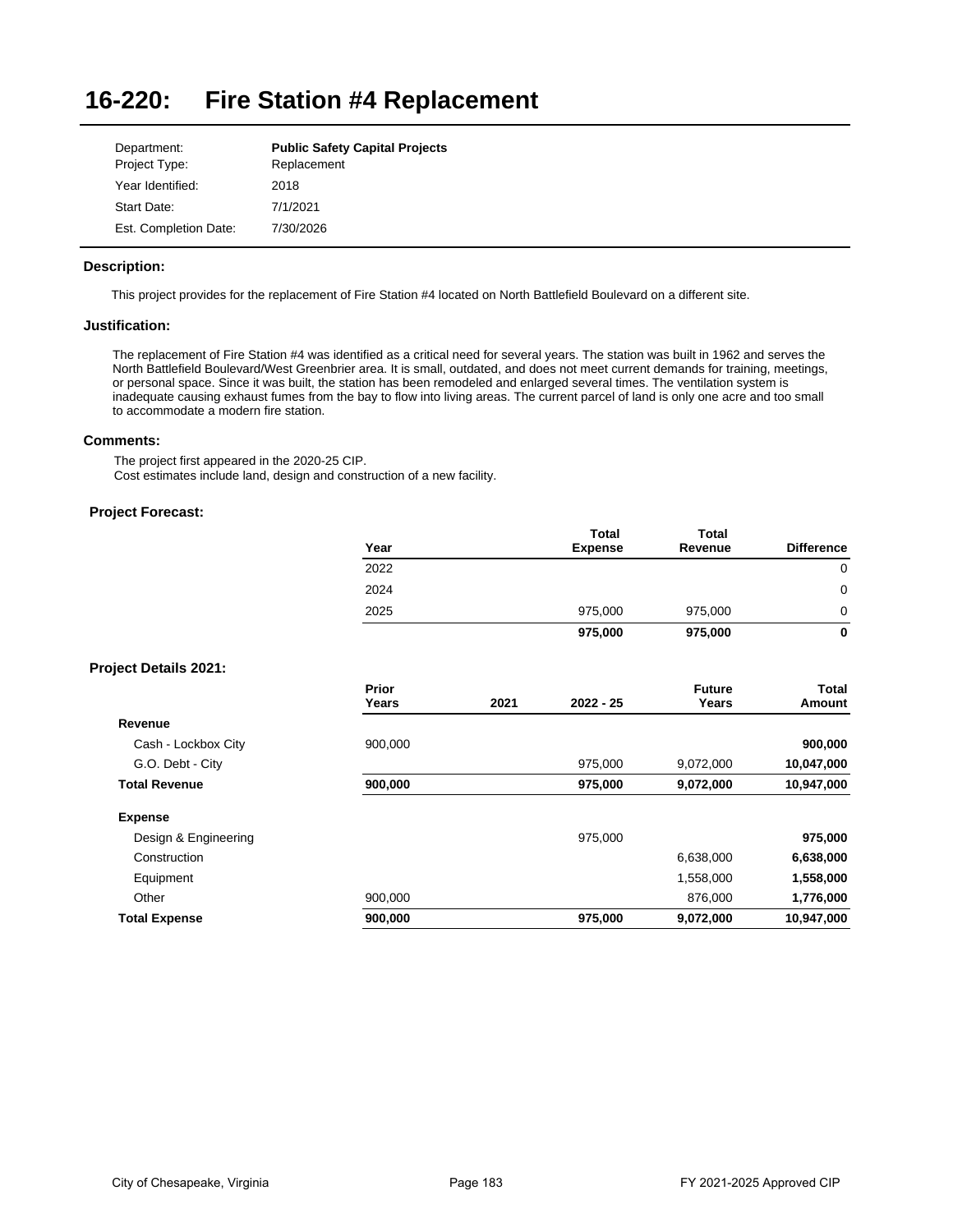#### **29-250: Fire/Police - Base Station Radio Replacement**

| Department:           | <b>Public Safety Capital Projects</b> |
|-----------------------|---------------------------------------|
| Project Type:         | Replacement                           |
| Year Identified:      | 2021                                  |
| Start Date:           | 7/1/2022                              |
| Est. Completion Date: | 11/30/2025                            |

## **Description:**

This project will replace the 65 obsolete Motorola XTL5000 Consolette radios (Base Stations) in Fire Stations, Police Precincts, and Public Safety headquarters/administrative offices to provide reliable radio communications for Public Safety first responders during routine and emergency incidents.

## **Justification:**

These radios are essential for maintaining reliable communications for Public Safety first responders with the Emergency Operations Center during extreme weather events due to their higher power and elevated antenna systems.

### **Comments:**

Existing Consolettes have been in service for over 12 years. They have reached end-of-life and need to be replaced. The manufacturer will no longer provide support for these devices after July 1, 2022.

## **Project Forecast:**

|                              | Year           |      | <b>Total</b><br><b>Expense</b> | <b>Total</b><br>Revenue | <b>Difference</b> |
|------------------------------|----------------|------|--------------------------------|-------------------------|-------------------|
|                              | 2023           |      | 250,000                        | 250,000                 | $\mathbf 0$       |
|                              | 2024           |      | 250,000                        | 250,000                 | $\mathbf 0$       |
|                              | 2025           |      | 250,000                        | 250,000                 | 0                 |
|                              |                |      | 750,000                        | 750,000                 | $\mathbf 0$       |
| <b>Project Details 2021:</b> |                |      |                                |                         |                   |
|                              | Prior<br>Years | 2021 | $2022 - 25$                    | <b>Future</b><br>Years  | Total<br>Amount   |
| Revenue                      |                |      |                                |                         |                   |
| Fund Balance - Other Funds   |                |      | 750,000                        |                         | 750,000           |
| <b>Total Revenue</b>         |                |      | 750,000                        |                         | 750,000           |
| <b>Expense</b>               |                |      |                                |                         |                   |
| Equipment                    |                |      | 750,000                        |                         | 750,000           |
| <b>Total Expense</b>         |                |      | 750,000                        |                         | 750,000           |

# **Operating Budget Impact:**

| Year | Exp (Rev) | <b>FTE Impact</b> |
|------|-----------|-------------------|
| 2024 | 25.000    | $0.0\,$           |
| 2025 | 50,000    | $0.0\,$           |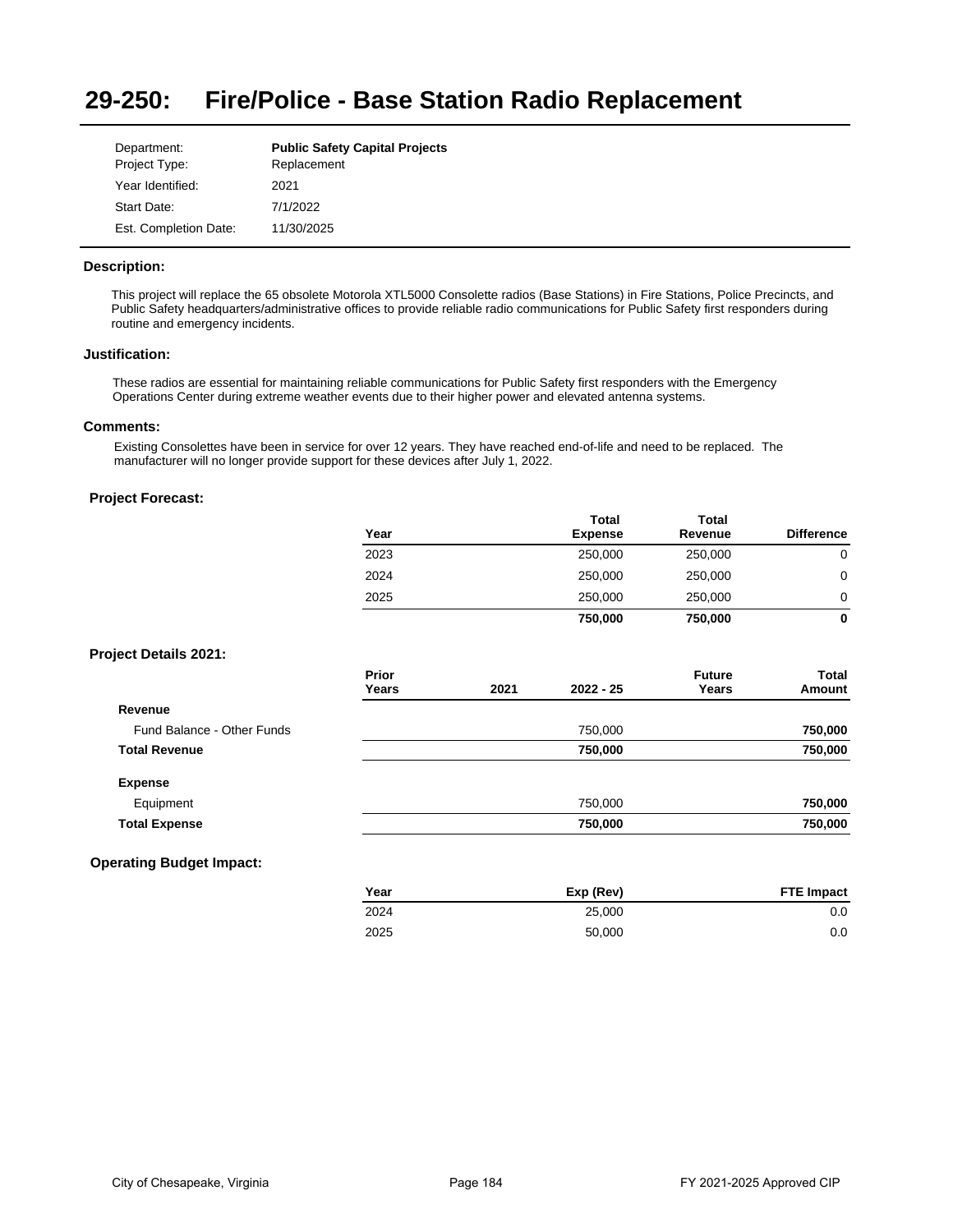#### **26-210: Jail and Sheriff HQ - Renewal and Replacements**

| Department:           | <b>Public Safety Capital Projects</b> |
|-----------------------|---------------------------------------|
| Project Type:         | Renovation or Rehabilitation          |
| Year Identified:      | 2017                                  |
| Start Date:           | 7/1/2016                              |
| Est. Completion Date: | 7/30/2024                             |

## **Description:**

The project will provide for repair or replacement of the Jail and the Sheriff's Headquarters (HQ) facilities, including HVAC, other mechanical systems, security and alarms systems, elevators, generators, interior renovation, roofs, carpet, etc. Larger maintenance items such as HVAC duct cleaning are also included.

#### **Justification:**

The repair and replacement items for the Jail and Sheriff's HQ facilities were previously funded from the "Facilities - High Priority Renewal & Replacements" project # 02-150. The Jail and Sheriff's HQ buildings operate 24/7, and the Jail endures very intensive use which results in components, systems, and interior finishes that deteriorate and wear out much faster than in other buildings. A focused project was needed to properly address these facility needs.

### **Comments:**

This project is a multi-year program established in FY 2017 to make major repairs and replacements of building components and equipment at the Jail and Sheriff's HQ building. The Jail and Sheriff's HQ buildings have a backlog of deferred maintenance, and the Jail is subject to inspections by the Department of Justice and Health Department that require interior finishes and systems to meet strict requirements. This project will address the previously deferred maintenance needs. Future improvements planned as part of this project include replacing the roof at the Sheriff's HQ building, replacing the water chiller/heating piping at the Jail, as well as re-coating the lobby roof, replacing obsolete locks, various painting, and other general renovations at the Jail.

## **Project Forecast:**

| Year | <b>Total</b><br><b>Expense</b> | <b>Total</b><br>Revenue | <b>Difference</b> |
|------|--------------------------------|-------------------------|-------------------|
| 2021 | 506,000                        | 506,000                 | 0                 |
| 2022 | 472,000                        | 472,000                 | 0                 |
| 2023 | 516,000                        | 516,000                 | 0                 |
| 2024 | 577,000                        | 577,000                 | 0                 |
| 2025 | 625,000                        | 625,000                 | 0                 |
|      | 2.696.000                      | 2.696.000               | 0                 |

## **Project Details 2021:**

|                             | Prior<br>Years | 2021    | $2022 - 25$ | <b>Future</b><br>Years | Total<br>Amount |
|-----------------------------|----------------|---------|-------------|------------------------|-----------------|
| Revenue                     |                |         |             |                        |                 |
| Fund Balance - General Fund | 925.000        |         |             |                        | 925,000         |
| Cash - Lockbox City         | 870.000        | 506.000 | 2,190,000   |                        | 3,566,000       |
| <b>Total Revenue</b>        | 1,795,000      | 506,000 | 2,190,000   |                        | 4,491,000       |
| <b>Expense</b>              |                |         |             |                        |                 |
| Design & Engineering        | 100.000        |         |             |                        | 100,000         |
| Construction                | 1,695,000      | 506,000 | 2.190.000   |                        | 4,391,000       |
| <b>Total Expense</b>        | 1,795,000      | 506,000 | 2,190,000   |                        | 4,491,000       |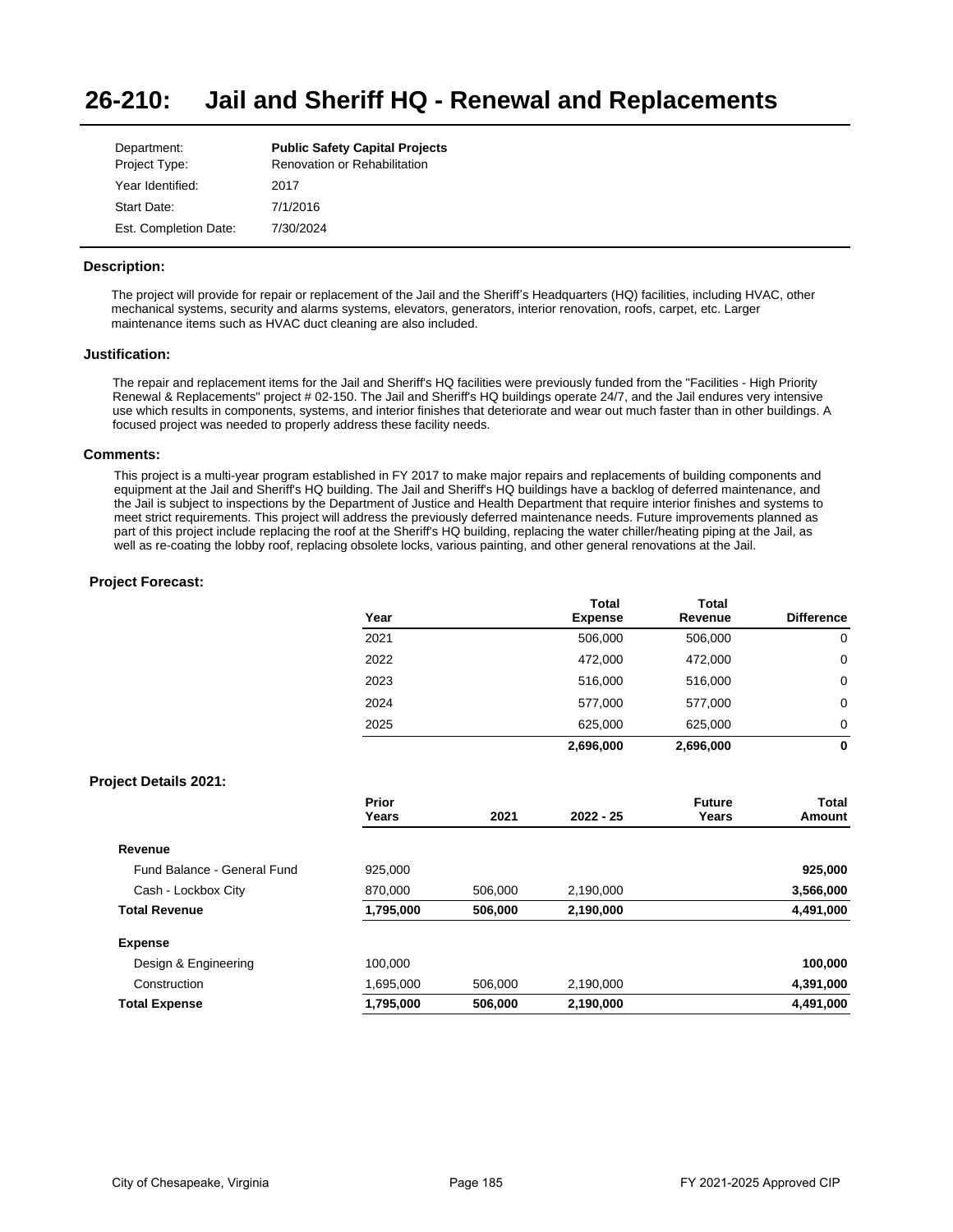#### **30-250: P25 Radio System Upgrade**

| Department:           | <b>Public Safety Capital Projects</b> |
|-----------------------|---------------------------------------|
| Project Type:         | System Acquisition or Upgrade         |
| Year Identified:      | 2021                                  |
| Start Date:           | 7/1/2020                              |
| Est. Completion Date: | 10/31/2023                            |

## **Description:**

This project will upgrade the City's P25 radio system to: 1) improve the security of the radio system by implementing TLS 1.2 in accordance with cyber-security best practices and US DoD requirements; 2) establish an interface between the P25 radio system and the City's Computer-Aided Dispatch (CAD) system to allow for instant status text messages from first responders and standardized TIA-102 Tier 2 subscriber radio location services to aid dispatch and incident commanders with first responder locations; and 3) add additional redundancy and resilience in the supporting application server infrastructure.

### **Justification:**

The P25 radio system is critical to the daily operations of many City departments, especially Public Safety emergency responders. The upgraded P25 radio system with enhanced functionality is paramount to providing for the safety and coordination of Public Safety emergency responders. P25 radio system and the Computer-Aided Dispatching system interface will allow information such as GPS coordinates and status alerts to pass between the systems to save critical time during emergencies.

### **Comments:**

The P25 radio system has served the City's emergency responders and others well over the last few years. The system is being used by Schools and Regent University Police Department. This upgrade will take the P25 radio system to the next level, and will allow for an interface to the CAD system to provide real-time GPS locations of Public Safety emergency responders to greatly enhance incident response.

## **Project Forecast:**

|                              | Year           |           | <b>Total</b><br><b>Expense</b> | <b>Total</b><br>Revenue | <b>Difference</b> |
|------------------------------|----------------|-----------|--------------------------------|-------------------------|-------------------|
|                              | 2021           |           | 1,100,000                      | 1,100,000               | $\mathbf 0$       |
|                              |                |           | 1,100,000                      | 1,100,000               | 0                 |
| <b>Project Details 2021:</b> |                |           |                                |                         |                   |
|                              | Prior<br>Years | 2021      | $2022 - 25$                    | <b>Future</b><br>Years  | Total<br>Amount   |
| Revenue                      |                |           |                                |                         |                   |
| Fund Balance - Other Funds   |                | 1,100,000 |                                |                         | 1,100,000         |
| <b>Total Revenue</b>         |                | 1,100,000 |                                |                         | 1,100,000         |
| <b>Expense</b>               |                |           |                                |                         |                   |
| Equipment                    |                | 968,000   |                                |                         | 968,000           |
| Software                     |                | 132,000   |                                |                         | 132,000           |
| <b>Total Expense</b>         |                | 1,100,000 |                                |                         | 1,100,000         |

## **Operating Budget Impact:**

| Year | Exp (Rev) | <b>FTE Impact</b> |
|------|-----------|-------------------|
| 2022 | 330,000   | 0.0               |
| 2023 | 330,000   | 0.0               |
| 2024 | 330,000   | 0.0               |
| 2025 | 330,000   | 0.0               |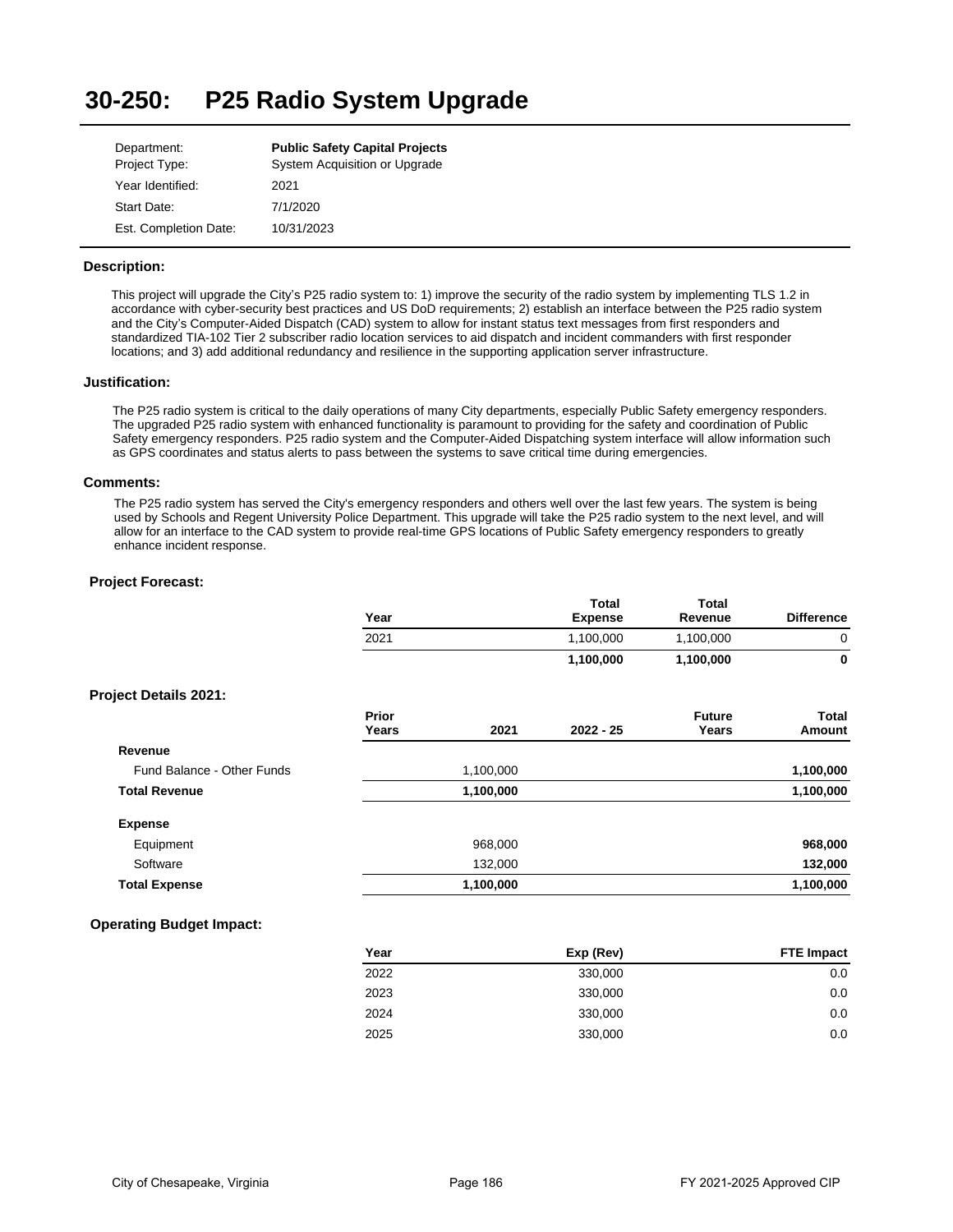## **31-250: Police - 911 Recording Solution Replacement**

| Department:           | <b>Public Safety Capital Projects</b> |
|-----------------------|---------------------------------------|
| Project Type:         | Replacement                           |
| Year Identified:      | 2021                                  |
| Start Date:           | 7/1/2023                              |
| Est. Completion Date: | 6/30/2024                             |

## **Description:**

This project will replace the 911 recording solution for phone and radio traffic.

## **Justification:**

State Law requires the 911 center to record telephone and radio transmission coming into and exiting the 911 center. This equipment is mission critical to the 911 center and to the City.

### **Comments:**

The current VPI recording solution will go end of life on 12/31/2023 and needs to be replaced.

|                              | Year  |      | Total<br><b>Expense</b> | <b>Total</b><br>Revenue | <b>Difference</b> |
|------------------------------|-------|------|-------------------------|-------------------------|-------------------|
|                              | 2024  |      | 300,000                 | 300,000                 | $\mathbf 0$       |
|                              |       |      | 300,000                 | 300,000                 | $\mathbf{0}$      |
| <b>Project Details 2021:</b> |       |      |                         |                         |                   |
|                              | Prior |      |                         | <b>Future</b>           | Total             |
|                              | Years | 2021 | $2022 - 25$             | Years                   | Amount            |
| Revenue                      |       |      |                         |                         |                   |
| Fund Balance - General Fund  |       |      | 300,000                 |                         | 300,000           |
| <b>Total Revenue</b>         |       |      | 300,000                 |                         | 300,000           |
| <b>Expense</b>               |       |      |                         |                         |                   |
| Equipment                    |       |      | 300,000                 |                         | 300,000           |
| <b>Total Expense</b>         |       |      | 300,000                 |                         | 300,000           |

| Year | Exp (Rev) | <b>FTE Impact</b> |
|------|-----------|-------------------|
| 2025 | 30.000    | 0.0               |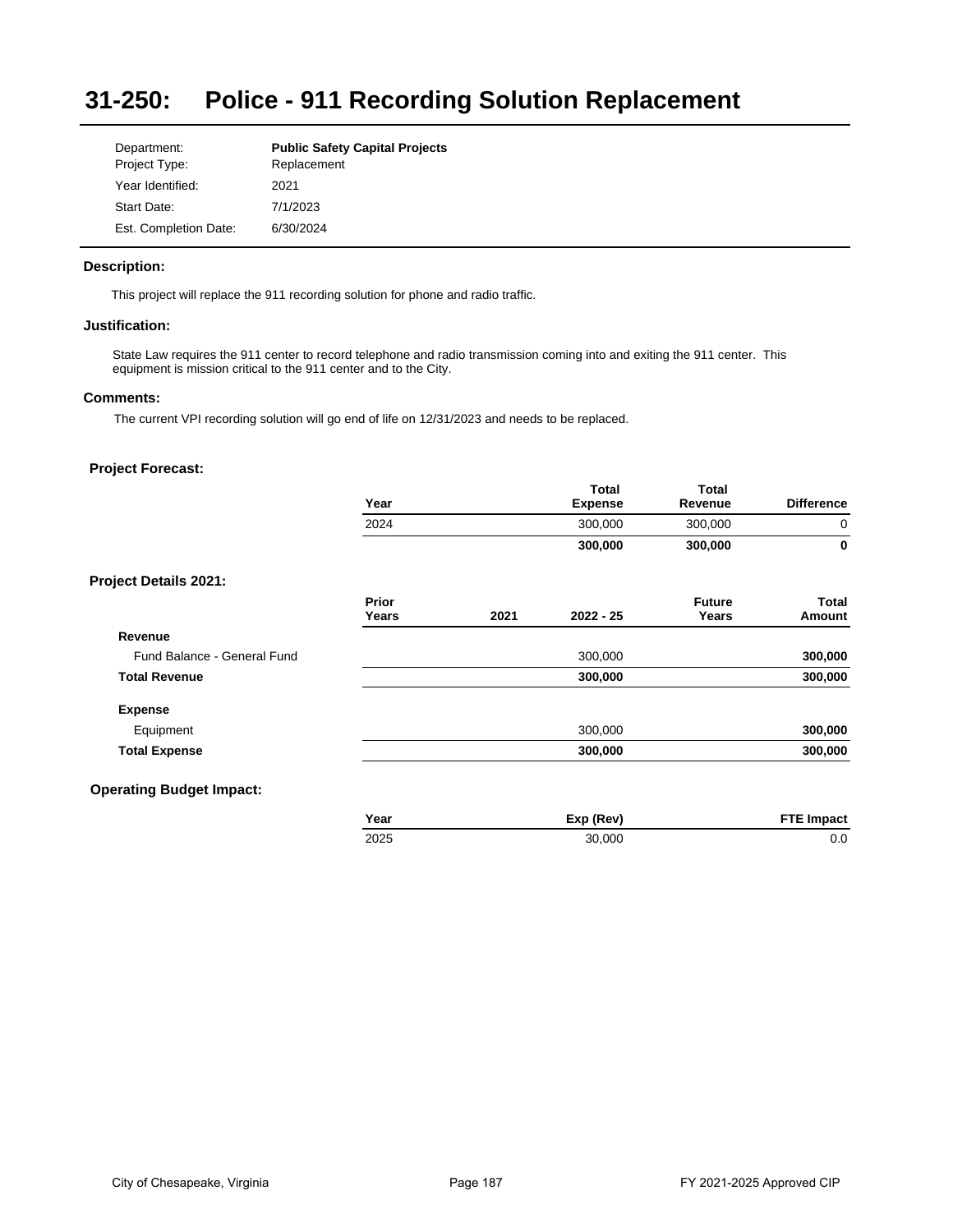#### **34-240: Police - Electronic Summons Collection Equipment**

| Department:           | <b>Public Safety Capital Projects</b> |
|-----------------------|---------------------------------------|
| Project Type:         | System Acquisition or Upgrade         |
| Year Identified:      | 2020                                  |
| Start Date:           | 7/1/2019                              |
| Est. Completion Date: | 7/30/2026                             |

## **Description:**

This project will provide for the acquisition and maintenance of the electronic summons system.

## **Justification:**

On May 14, 2019, City Council authorized a five dollar (\$5) summons fee to fund the cost to acquire and maintain an electronic summons system. Estimates indicate annual collections of between \$116,000 and \$138,000 annually. The Police Dept. has identified the need to acquire five units. This project will fund the purchase of three units in FY 2020 and two more in FY 2021.

## **Comments:**

On June 25, 2019, City Council approved an amendment to the FY 2020-24 CIP that added this as a new project and appropriated \$120,000 for FY 2020. See also City Council Agenda Item CM-4(B).

|                              | Year           |        | <b>Total</b><br><b>Expense</b> | <b>Total</b><br>Revenue | <b>Difference</b>      |
|------------------------------|----------------|--------|--------------------------------|-------------------------|------------------------|
|                              | 2021           |        | 80,000                         | 80,000                  | 0                      |
|                              |                |        | 80,000                         | 80,000                  | 0                      |
| <b>Project Details 2021:</b> |                |        |                                |                         |                        |
|                              | Prior<br>Years | 2021   | $2022 - 25$                    | <b>Future</b><br>Years  | <b>Total</b><br>Amount |
| Revenue                      |                |        |                                |                         |                        |
| Fund Balance - General Fund  | 120,000        | 80,000 |                                |                         | 200,000                |
| <b>Total Revenue</b>         | 120,000        | 80,000 |                                |                         | 200,000                |
| <b>Expense</b>               |                |        |                                |                         |                        |
| Other                        | 120,000        | 80,000 |                                |                         | 200,000                |
| <b>Total Expense</b>         | 120,000        | 80,000 |                                |                         | 200,000                |
|                              |                |        |                                |                         |                        |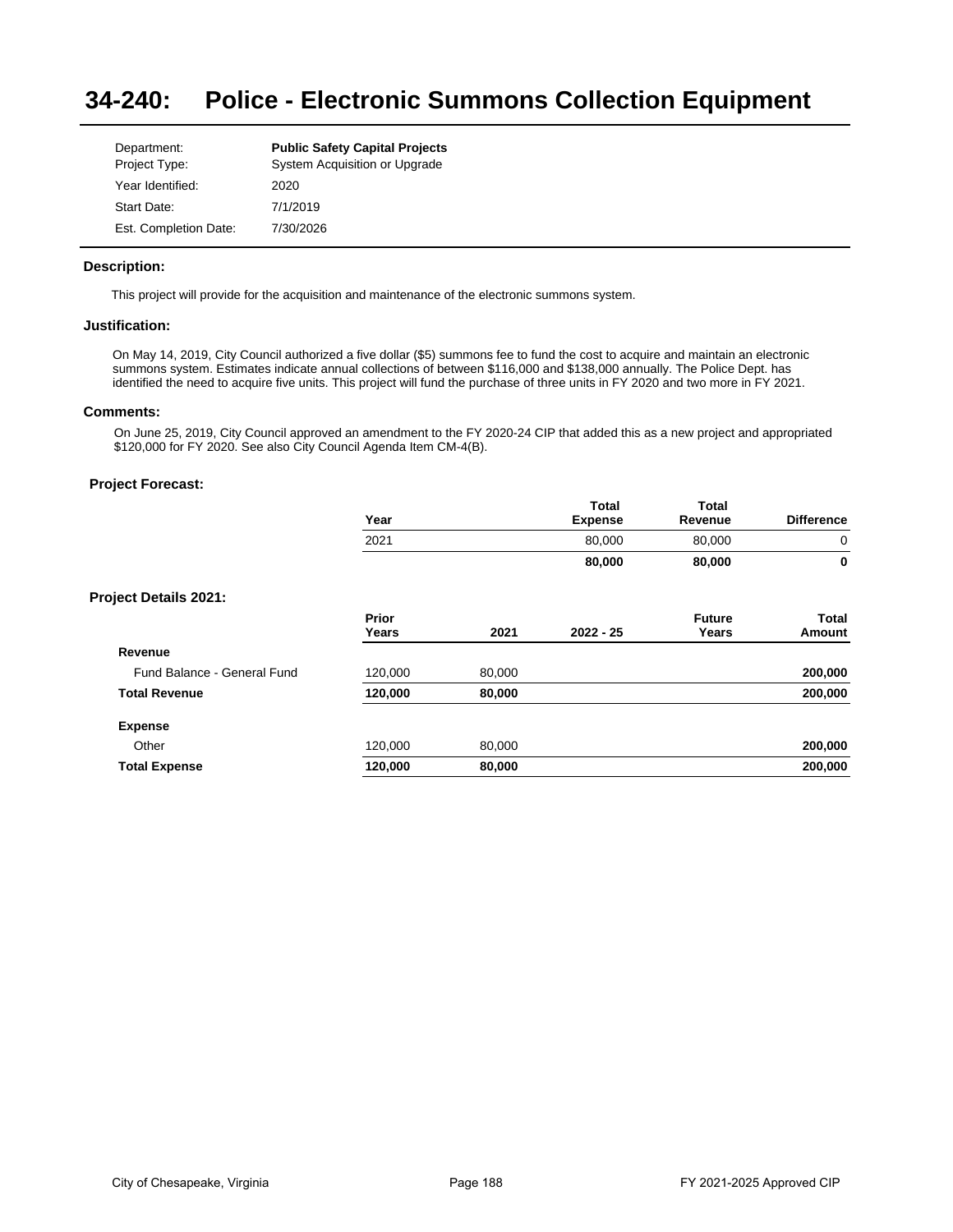#### **34-250: Police - Portable Radio Replacement**

| Department:           | <b>Public Safety Capital Projects</b> |
|-----------------------|---------------------------------------|
| Project Type:         | Replacement                           |
| Year Identified:      | 2021                                  |
| Start Date:           | 7/1/2021                              |
| Est. Completion Date: | 6/30/2025                             |

## **Description:**

This project replaces existing Motorola radios and provides an additional 349 units to the Police Department's current inventory. It replaces Motorola units that are at end of service life.

### **Justification:**

The Motorola APX6000 radios are coming to end of life and support in 2023. This project will allow the orderly transition to new units.

## **Comments:**

With the upgrade of the P25 radio system, new radios will provide greater functionality. This project includes an additional 349 Harris XL185P portable radios to complete replacement of 507 CPD APX6000 portable radios. 158 Harris XL185P portable radios were ordered with remaining FY 2019 funds.

## **Project Forecast:**

|      | <b>Total</b>   | <b>Total</b> |                   |
|------|----------------|--------------|-------------------|
| Year | <b>Expense</b> | Revenue      | <b>Difference</b> |
| 2022 | 550,000        | 550,000      |                   |
| 2023 | 550,000        | 550,000      | 0                 |
| 2024 | 550,000        | 550,000      |                   |
|      | 1,650,000      | 1,650,000    | 0                 |
|      |                |              |                   |

## **Project Details 2021:**

|                             | Prior |      |             | <b>Future</b> | <b>Total</b> |
|-----------------------------|-------|------|-------------|---------------|--------------|
|                             | Years | 2021 | $2022 - 25$ | Years         | Amount       |
| Revenue                     |       |      |             |               |              |
| Fund Balance - General Fund |       |      | 1,650,000   |               | 1,650,000    |
| <b>Total Revenue</b>        |       |      | 1,650,000   |               | 1,650,000    |
| <b>Expense</b>              |       |      |             |               |              |
| Equipment                   |       |      | 1,650,000   |               | 1,650,000    |
| <b>Total Expense</b>        |       |      | 1,650,000   |               | 1,650,000    |

# **Operating Budget Impact:**

| Year | Exp (Rev) | <b>FTE Impact</b> |
|------|-----------|-------------------|
| 2023 | 55.000    | 0.0               |
| 2024 | 110.000   | 0.0               |
| 2025 | 165,000   | 0.0               |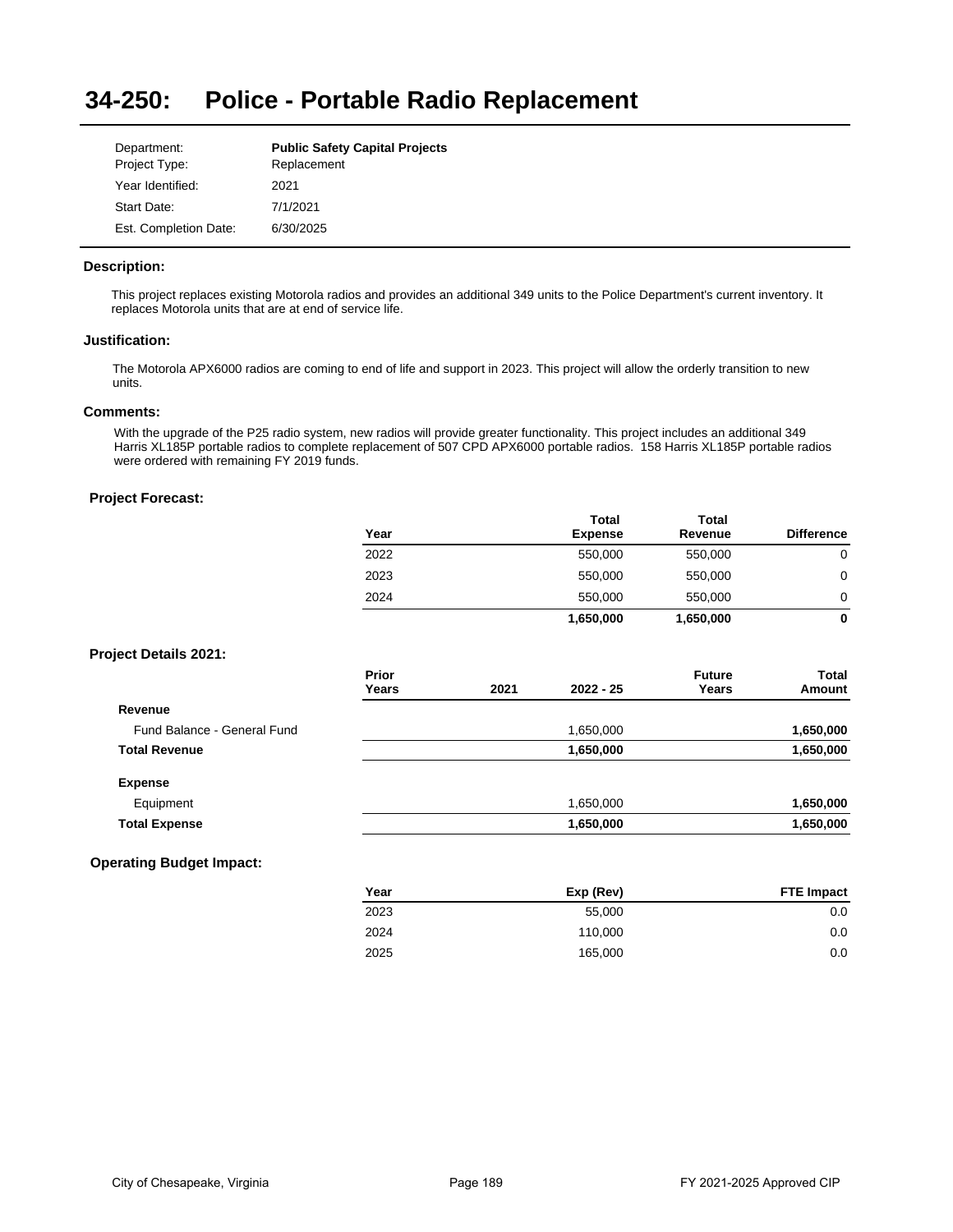# **22-240: Police & Sheriff - Virtual Firearm Training/Safety Awareness System**

| Department:<br>Project Type: | <b>Public Safety Capital Projects</b><br>Equipment |
|------------------------------|----------------------------------------------------|
| Year Identified:             | 2020                                               |
| Start Date:                  | 7/1/2019                                           |
| Est. Completion Date:        | 7/30/2021                                          |

### **Description:**

This project will provide for virtual firearms training and safety awareness system and equipment that the Police Dept. and Sheriff's Office will use for training. Through virtual simulation, we will better train Police Officers and Sheriff's Deputies in firearms manipulation. From active shooter scenarios in the courts, hostile traffic stops, to proper grip and stance, the virtual simulator can better hone those skills. With the portability of the simulator, we will be able to educate the public on some of the same simulations connecting Public Safety employees and those they serve. We will also continue to educate the private sector through community centers, events, etc. with increased safety because the need for live ammo is eliminated by the virtual simulator.

#### **Justification:**

Virtual Simulators are able to create better shooters through increased trigger time without increasing the use of live ammo or increasing the cost. It presents a safer way to train, allows for training that is nearly impossible on a traditional firing range, and develops finer skills of acquiring a target while moving. While training takes place in a classroom setting, the virtual simulation allows the trainee to implement learned techniques safely and repeatedly. Further, the realism of the simulation offers the public a look into what our Public Safety officers face daily.

#### **Comments:**

With the increased officer related issues in our communities we want to better train our Public Safety Employees. Our current firing range is not up-to-date with the latest technologies. It is not currently suited to offer the extra level of training like that of Virtual Simulation. Also, the training space does not offer the public a view of what we do and the reasons of why it needs to be done.

### **Project Forecast:**

|                             | Year           |        | Total<br><b>Expense</b> | <b>Total</b><br>Revenue | <b>Difference</b> |
|-----------------------------|----------------|--------|-------------------------|-------------------------|-------------------|
|                             | 2021           |        | 40,000                  | 40,000                  | $\mathbf 0$       |
|                             |                |        | 40,000                  | 40,000                  | $\mathbf 0$       |
| Project Details 2021:       |                |        |                         |                         |                   |
|                             | Prior<br>Years | 2021   | $2022 - 25$             | <b>Future</b><br>Years  | Total<br>Amount   |
| Revenue                     |                |        |                         |                         |                   |
| Fund Balance - General Fund | 300,000        | 40,000 |                         |                         | 340,000           |
| <b>Total Revenue</b>        | 300,000        | 40,000 |                         |                         | 340,000           |
| <b>Expense</b>              |                |        |                         |                         |                   |
| Equipment                   | 300,000        | 40,000 |                         |                         | 340,000           |
| <b>Total Expense</b>        | 300,000        | 40,000 |                         |                         | 340,000           |

## **Operating Budget Impact:**

| Year | Exp (Rev) | <b>FTE Impact</b> |
|------|-----------|-------------------|
| 2022 | 37,000    | 0.0               |
| 2023 | 37,000    | 0.0               |
| 2024 | 37,000    | 0.0               |
| 2025 | 37,000    | 0.0               |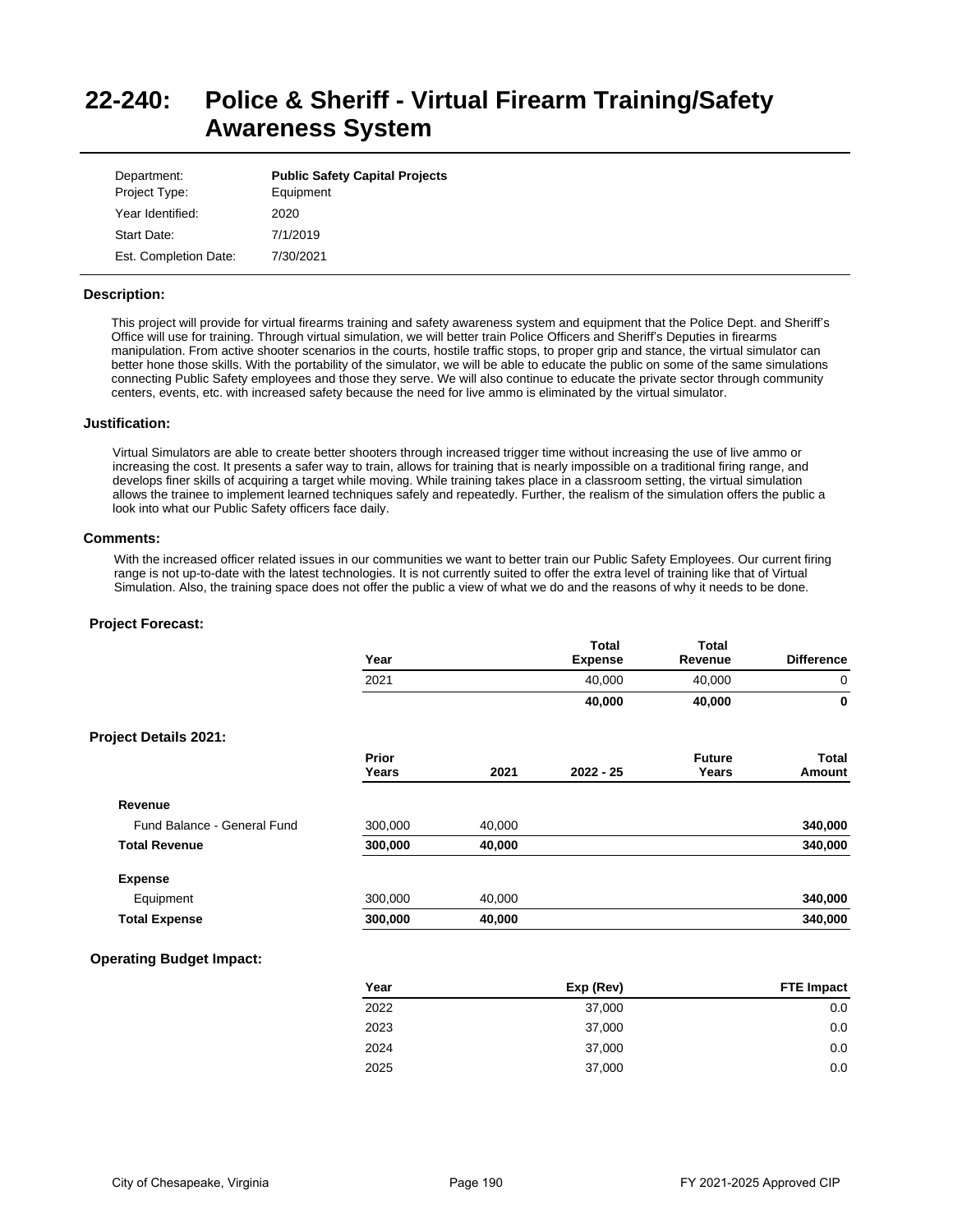# **13-230: Police and Fire - Door Card Control Panel Replacement and Fire Station Access**

| Department:<br>Project Type: | <b>Public Safety Capital Projects</b><br>System Acquisition or Upgrade |
|------------------------------|------------------------------------------------------------------------|
| Year Identified:             | 2019                                                                   |
| Start Date:                  | 7/1/2019                                                               |
| Est. Completion Date:        | 7/30/2021                                                              |

## **Description:**

This project will replace the door card control panels in the Police / Fire Dept. Headquarters (HQ) building and the Juvenile and Domestic Relations (J&DR) Court building because the panels have reached end of life. It will also install door card access systems at all fire stations.

### **Justification:**

This project is needed to replace outdated equipment, provide better security, and unify the door card system across public safety.

### **Comments:**

The door card system control panels need to be replaced in the Police/Fire HQ and J&DR Court buildings because the panels have reached end of life and the systems have expanded beyond the capacity these panels can handle. Additionally, the fire station buildings need to be placed on the door security system.

|                              | Year                  |        | <b>Total</b><br><b>Expense</b> | <b>Total</b><br>Revenue | <b>Difference</b> |
|------------------------------|-----------------------|--------|--------------------------------|-------------------------|-------------------|
|                              | 2021                  |        | 23,500                         | 23,500                  | 0                 |
|                              |                       |        | 23,500                         | 23,500                  | 0                 |
| <b>Project Details 2021:</b> |                       |        |                                |                         |                   |
|                              | <b>Prior</b><br>Years | 2021   | $2022 - 25$                    | <b>Future</b><br>Years  | Total<br>Amount   |
| Revenue                      |                       |        |                                |                         |                   |
| Fund Balance - General Fund  | 110,000               |        |                                |                         | 110,000           |
| Cash - Lockbox City          |                       | 23,500 |                                |                         | 23,500            |
| <b>Total Revenue</b>         | 110,000               | 23,500 |                                |                         | 133,500           |
| <b>Expense</b>               |                       |        |                                |                         |                   |
| Equipment                    | 110,000               | 23,500 |                                |                         | 133,500           |
| <b>Total Expense</b>         | 110,000               | 23,500 |                                |                         | 133,500           |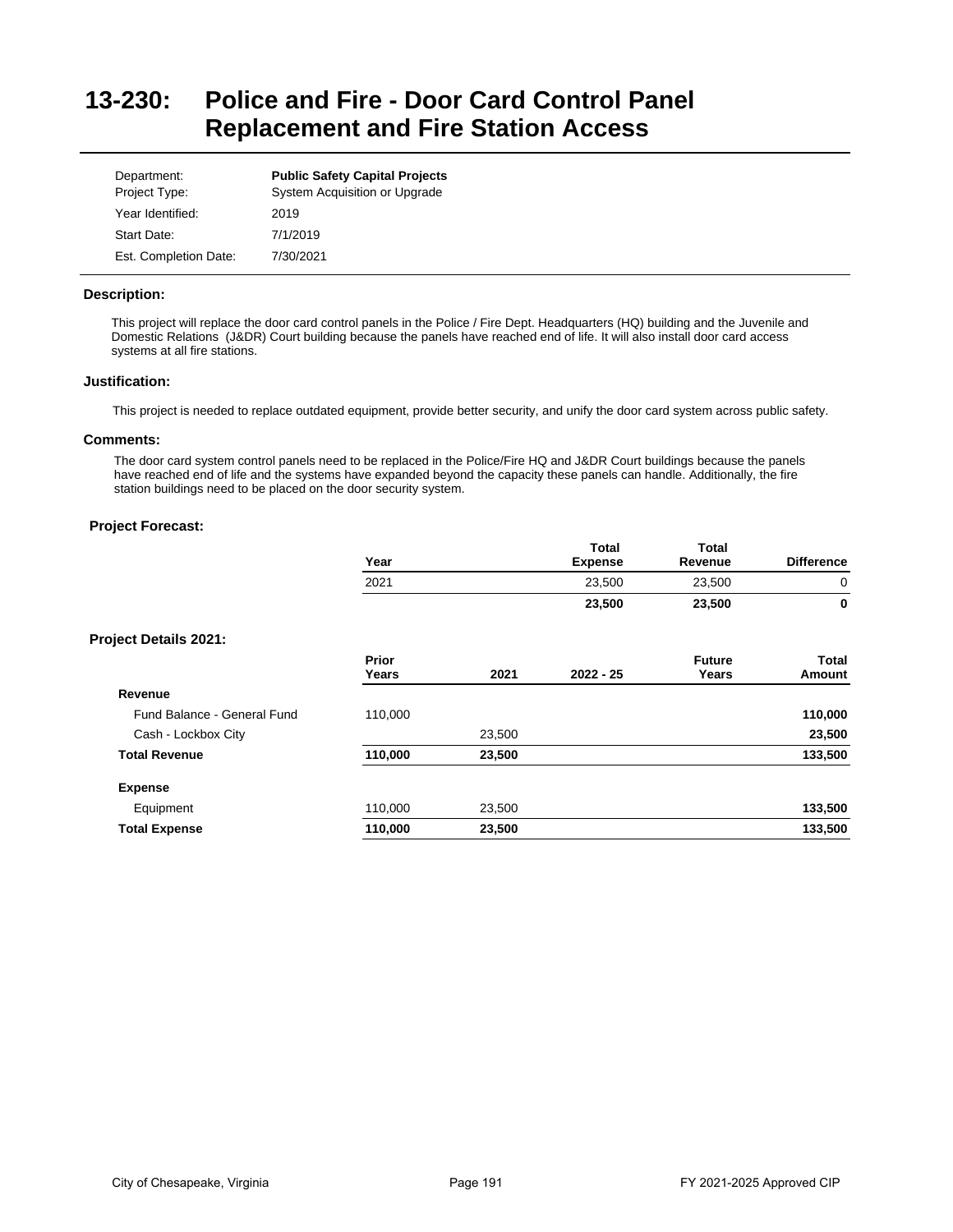#### **15-230: Police, Fire, and Sheriff - New World App**

| Department:           | <b>Public Safety Capital Projects</b> |
|-----------------------|---------------------------------------|
| Project Type:         | System Acquisition or Upgrade         |
| Year Identified:      | 2019                                  |
| Start Date:           | 7/1/2019                              |
| Est. Completion Date: | 6/30/2022                             |

## **Description:**

This project will provide for the acquisition of the New World App to be utilized by the Police, Fire, and Sheriff.

## **Justification:**

This application will provide better and faster access to mission critical information.

# **Comments:**

This application will allow designated members of the Fire and Police Departments and Sheriff's Office to use tablets and smart phones in the field to access critical information in the current CAD and Records Management System.

## **Project Forecast:**

|                              | Year           |         | <b>Total</b><br><b>Expense</b> | <b>Total</b><br>Revenue | <b>Difference</b> |
|------------------------------|----------------|---------|--------------------------------|-------------------------|-------------------|
|                              | 2021           |         | 102,000                        | 102,000                 | $\mathbf 0$       |
|                              |                |         | 102,000                        | 102,000                 | 0                 |
| <b>Project Details 2021:</b> |                |         |                                |                         |                   |
|                              | Prior<br>Years | 2021    | $2022 - 25$                    | <b>Future</b><br>Years  | Total<br>Amount   |
| Revenue                      |                |         |                                |                         |                   |
| Fund Balance - General Fund  |                | 102,000 |                                |                         | 102,000           |
| <b>Total Revenue</b>         |                | 102,000 |                                |                         | 102,000           |
| <b>Expense</b>               |                |         |                                |                         |                   |
| Other                        |                | 102,000 |                                |                         | 102,000           |
| <b>Total Expense</b>         |                | 102,000 |                                |                         | 102,000           |

## **Operating Budget Impact:**

| Exp (Rev) | <b>FTE Impact</b> |
|-----------|-------------------|
| 21,300    | 0.0               |
| 21.300    | 0.0               |
| 21,300    | 0.0               |
|           |                   |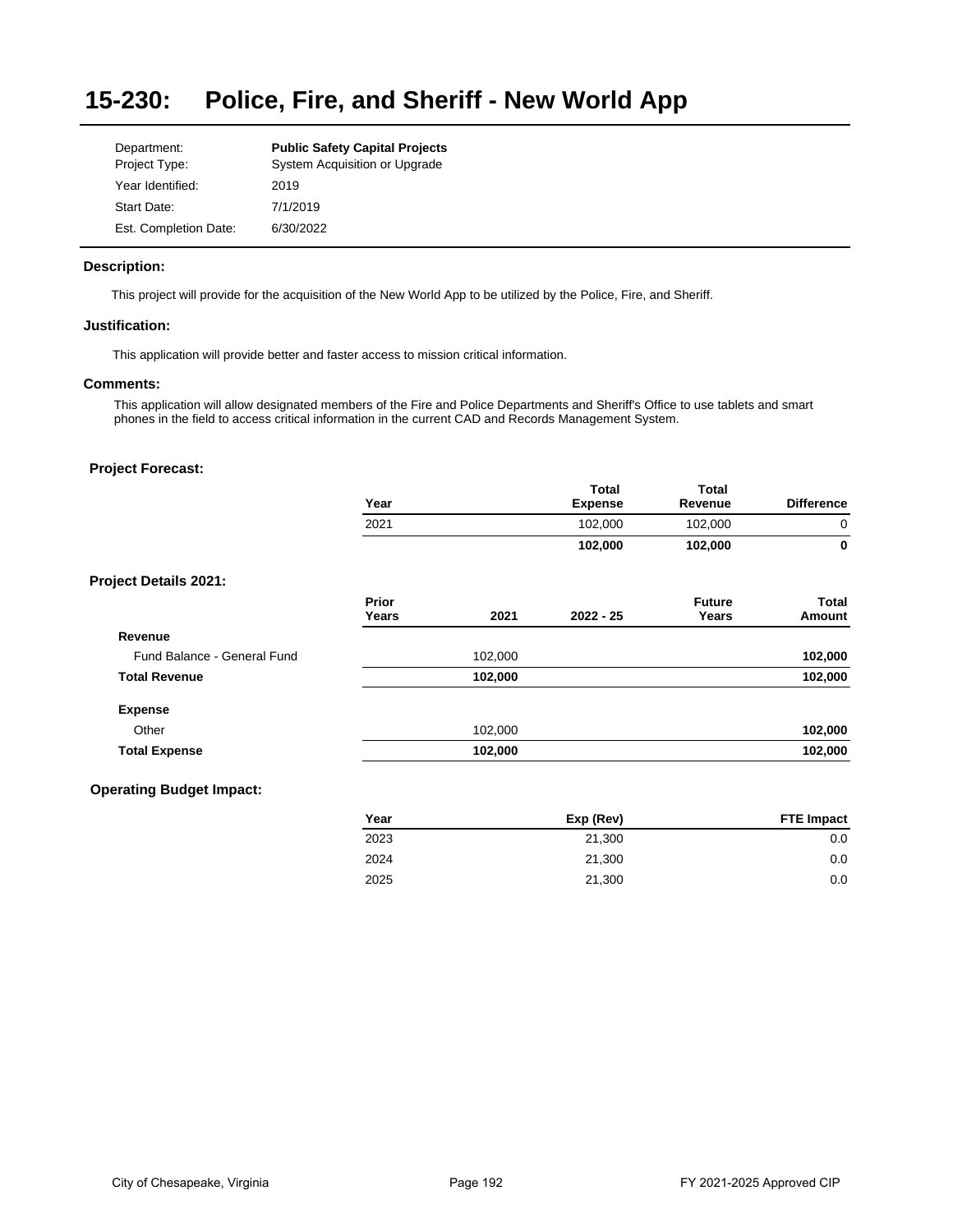# **16-230: Public Safety Facility Issue Studies - Feasibility & Conceptual Design**

| Department:<br>Project Type: | <b>Public Safety Capital Projects</b><br>Study |
|------------------------------|------------------------------------------------|
| Year Identified:             | 2019                                           |
| Start Date:                  | 7/1/2018                                       |
| Est. Completion Date:        | 7/30/2023                                      |

## **Description:**

This project will provide for feasibility studies and conceptual designs to address several public safety facility issues. Once the studies have concluded, future funding will be needed to implement the recommendations.

## **Justification:**

The current public safety academy and scenario-based training facilities have major condition and logistics issues that require attention. The Public Safety Building (located behind City Hall) also has condition issues, and unoccupied office space (with the opening of the new Public Safety Operations Building) that requires evaluation to determine the best reuse. The current police evidence storage facility is at capacity and requires additional storage space (localities must store some evidence for 100 years). Studies are needed to provide the best plan to address all of these needs. The feasibility study for the Public Safety Building located on Albemarle Drive will evaluate all building conditions, city space needs, and police evidence storage space needs. The conceptual design will address the best reuse of the facility, building refurbishments, and adequate evidence storage requirements.

## **Comments:**

Several studies are planned to evaluate the following four public safety facility issues: 1) feasibility and cost of a joint public safety academy training facility, 2) feasibility and cost to replace scenario-based training facilities for field training, 3) the best reuse of the former Dispatch Center located in the Public Safety Building on Albemarle Drive behind City Hall, and 4) feasibility and cost to enlarge the Albemarle Drive facility to add customer service and storage space for police evidence.

|                              | Year           |      | <b>Total</b><br><b>Expense</b> | <b>Total</b><br>Revenue | <b>Difference</b> |
|------------------------------|----------------|------|--------------------------------|-------------------------|-------------------|
| <b>Project Details 2021:</b> |                |      |                                |                         |                   |
|                              | Prior<br>Years | 2021 | $2022 - 25$                    | <b>Future</b><br>Years  | Total<br>Amount   |
| Revenue                      |                |      |                                |                         |                   |
| Fund Balance - General Fund  | 750,000        |      |                                |                         | 750,000           |
| G.O. Debt - City             |                |      |                                | 16,696,000              | 16,696,000        |
| <b>Total Revenue</b>         | 750,000        |      |                                | 16,696,000              | 17,446,000        |
| <b>Expense</b>               |                |      |                                |                         |                   |
| Design & Engineering         |                |      |                                | 1,500,000               | 1,500,000         |
| Construction                 |                |      |                                | 15,196,000              | 15,196,000        |
| Other                        | 750,000        |      |                                |                         | 750,000           |
| <b>Total Expense</b>         | 750,000        |      |                                | 16,696,000              | 17,446,000        |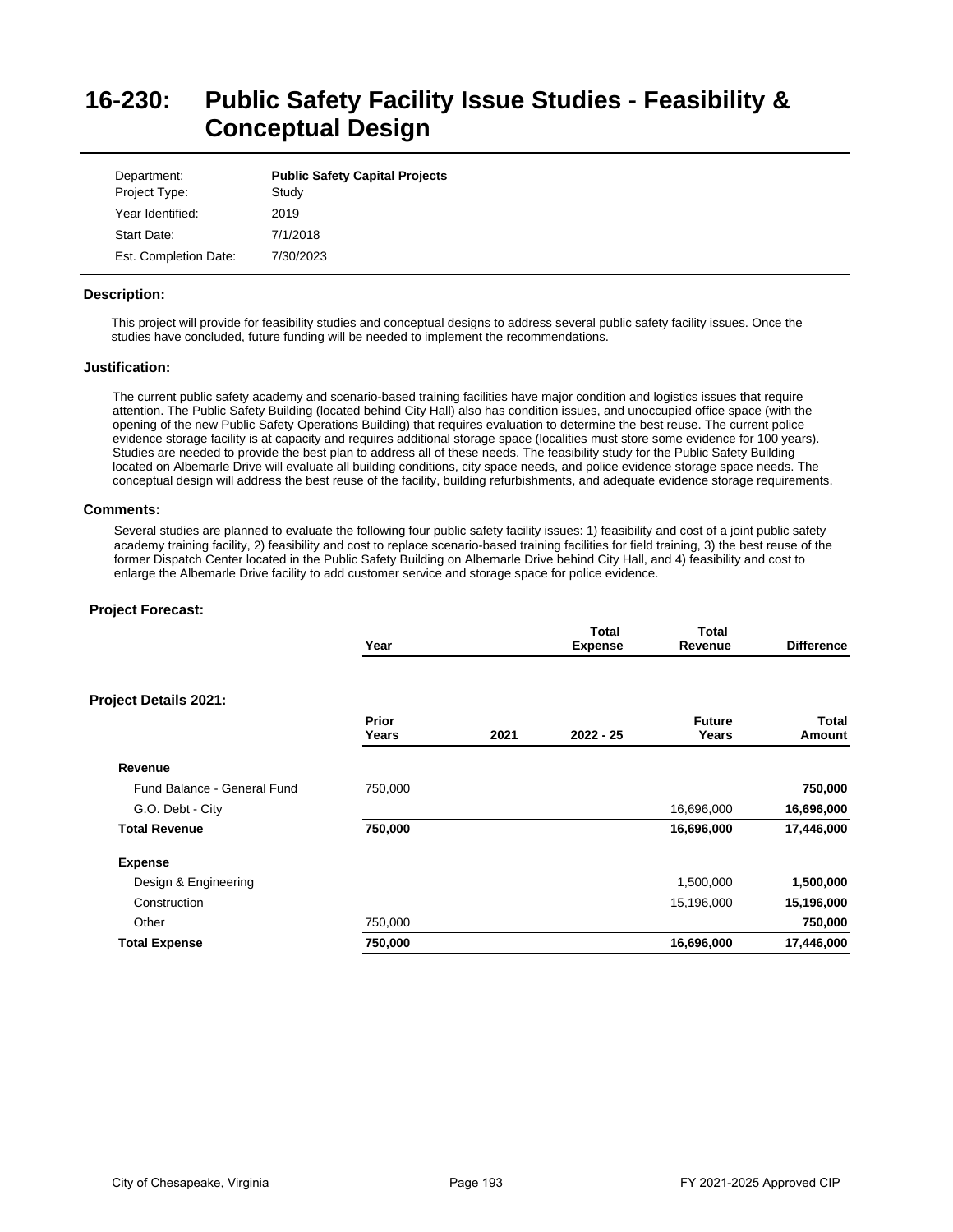# **17-230: Public Safety Two Factor Authentication System Upgrade**

| Department:<br>Project Type: | <b>Public Safety Capital Projects</b><br>System Acquisition or Upgrade |
|------------------------------|------------------------------------------------------------------------|
| Year Identified:             | 2019                                                                   |
| Start Date:                  | 7/1/2020                                                               |
| Est. Completion Date:        | 7/30/2023                                                              |

## **Description:**

This project will provide for the upgrade or replacement of the Two Factor Authentication system used by the City's Public Safety departments.

## **Justification:**

The FBI's Division of Criminal Justice Information Services (CJIS) mandates that public safety agencies utilize Two Factor Authentication systems for security. Compliance with this mandate is enforced by the FBI and the Virginia State Police. This project will ensure the existing system is updated or replaced to stay in compliance.

# **Comments:**

The current Two Factor Authentication system was purchased in 2013, and is now due for upgrade or replacement.

|                              | Year                  |         | Total<br><b>Expense</b> | <b>Total</b><br>Revenue | <b>Difference</b> |
|------------------------------|-----------------------|---------|-------------------------|-------------------------|-------------------|
|                              | 2021                  |         | 100,000                 | 100,000                 | $\mathbf 0$       |
|                              |                       |         | 100,000                 | 100,000                 | $\mathbf 0$       |
| <b>Project Details 2021:</b> |                       |         |                         |                         |                   |
|                              | <b>Prior</b><br>Years | 2021    | $2022 - 25$             | <b>Future</b><br>Years  | Total<br>Amount   |
| Revenue                      |                       |         |                         |                         |                   |
| Fund Balance - General Fund  |                       | 100,000 |                         |                         | 100,000           |
| <b>Total Revenue</b>         |                       | 100,000 |                         |                         | 100,000           |
| <b>Expense</b>               |                       |         |                         |                         |                   |
| Other                        |                       | 100,000 |                         |                         | 100,000           |
| <b>Total Expense</b>         |                       | 100,000 |                         |                         | 100,000           |

| Year | Exp (Rev) | <b>FTE Impact</b> |
|------|-----------|-------------------|
| 2023 | 15.000    | 0.0               |
| 2024 | 15.000    | 0.0               |
| 2025 | 15,000    | 0.0               |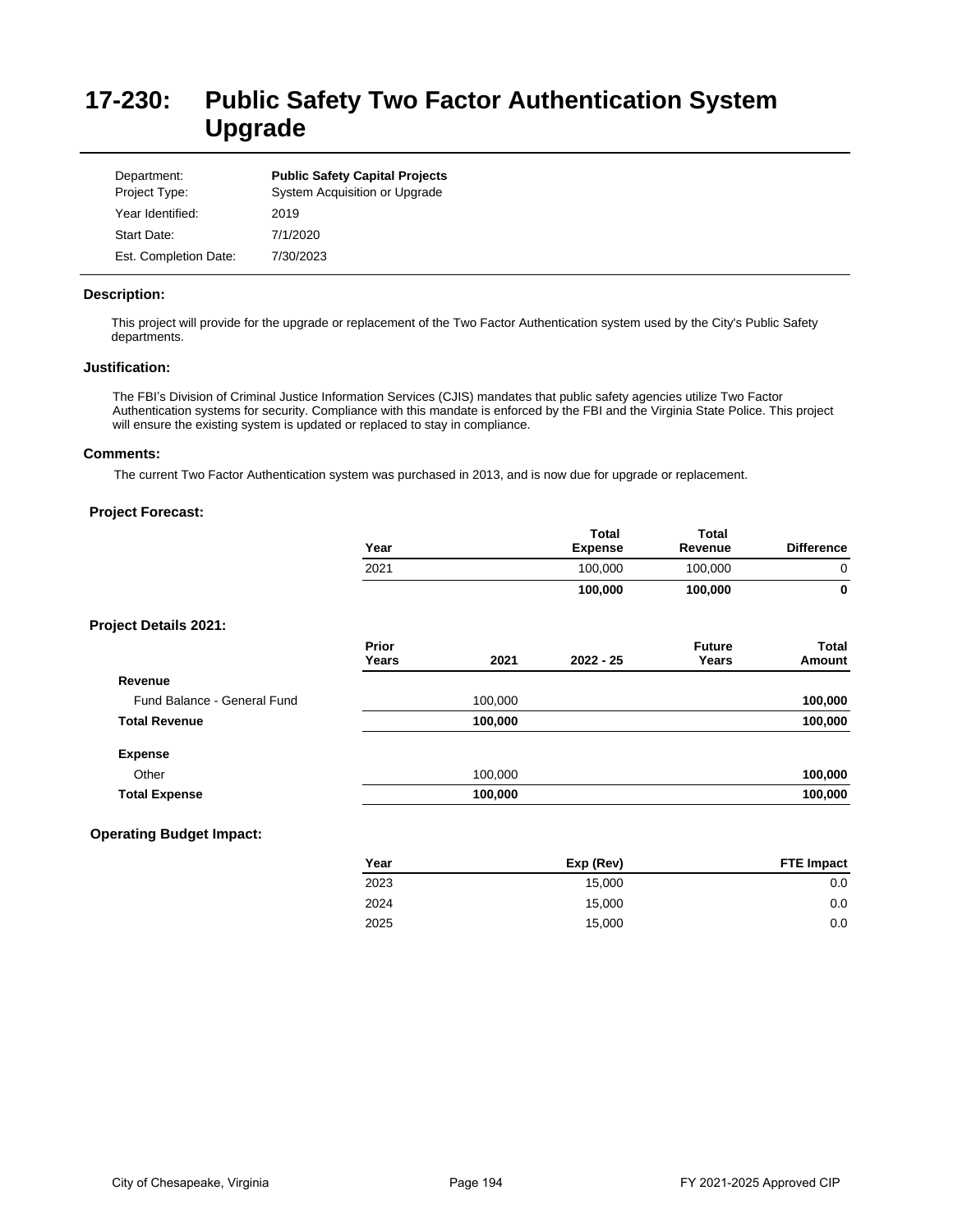#### **43-250: Sheriff - Radio Replacement**

| Department:           | <b>Public Safety Capital Projects</b> |
|-----------------------|---------------------------------------|
| Project Type:         | Replacement                           |
| Year Identified:      | 2021                                  |
| Start Date:           | 7/1/2020                              |
| Est. Completion Date: | 6/30/2025                             |

## **Description:**

This project will replace the 430 radios used by the Sheriff's Office, which include 208 radios that are already at the end of useful service life.

## **Justification:**

While working in the public safety environment, it is imperative that all deputies are safe and secure. The first part of accomplishing that safety is communication. These radios enable the deputies to know what is going on around them and reach out for help when necessary. The radios are also equipped with distress buttons that contact police dispatch if a deputy is unable to speak.

### **Comments:**

The Sheriff's Office previously took over possession of 208 radios along with maintenance plans from the Police Department to outfit all Sheriff's deputies and support staff. The radios have reached the end-of-life cycle, and have been unsupported since 2018. This project would phase in the total radio replacement needs over five years. The unsupported radios will be replaced first (replaced by 2021). The project will also replace the other radios, which also need replacement. The project includes the cost of each radio plus a five-year warranty. The Sheriff's Office will plan for continued warranty and support after five years in the annual operating budget.

## **Project Forecast:**

|      | <b>Total</b>   | <b>Total</b> |                   |
|------|----------------|--------------|-------------------|
| Year | <b>Expense</b> | Revenue      | <b>Difference</b> |
| 2021 | 90,000         | 90,000       | 0                 |
| 2022 | 90,000         | 90,000       | 0                 |
| 2023 | 90,000         | 90,000       | 0                 |
| 2024 | 90,000         | 90,000       | 0                 |
| 2025 | 90,000         | 90,000       | 0                 |
|      | 450,000        | 450.000      | 0                 |

## **Project Details 2021:**

|                             | <b>Prior</b><br>Years | 2021   | $2022 - 25$ | <b>Future</b><br>Years | Total<br>Amount |
|-----------------------------|-----------------------|--------|-------------|------------------------|-----------------|
| Revenue                     |                       |        |             |                        |                 |
| Fund Balance - General Fund |                       | 90.000 | 360,000     |                        | 450,000         |
| <b>Total Revenue</b>        |                       | 90,000 | 360,000     |                        | 450,000         |
| <b>Expense</b>              |                       |        |             |                        |                 |
| Equipment                   |                       | 90.000 | 360,000     |                        | 450,000         |
| <b>Total Expense</b>        |                       | 90,000 | 360,000     |                        | 450,000         |